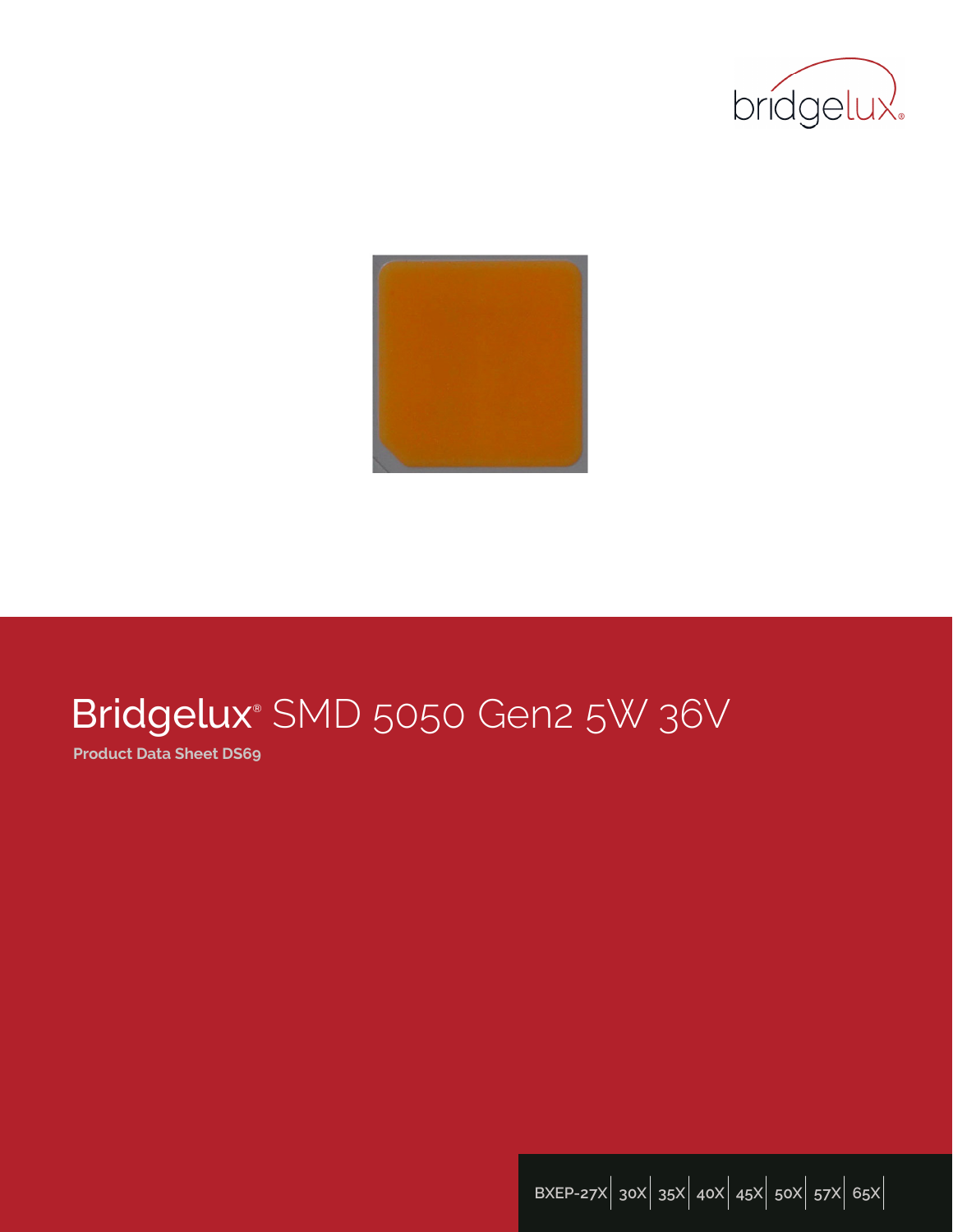# 5050  $\overline{\geq}$



### Introduction

The Bridgelux SMD 5050 Gen2 high power LED is hot-color targeted, which ensures that the LEDs fall within their specified color bin at the typical application conditions of 85°C. With its broad lumen coverage and wide range of CCT options, the SMD 5050 provides unparalleled design-in flexibility for indoor and outdoor lighting applications. The SMD 5050 is ideal as a drop-in replacement for emitters with an industry standard 5.0mm x 5.0mm footprint. • Design flexibility<br>
• Periodic Control of State State State State State State State State State State State State State State State State State State State State State State State State State State State State State Stat

#### **Features**

- Industry-standard 5050 footprint
- 3 bin color control enables tight color control
- Hot-color targeting ensures that color is within the ANSI bin at the typical application conditions of 85°C
- Enables 3- and 5-step MacAdam ellipse custom binning kits
- RoHS compliant and lead free
- Multiple CCT configurations for a wide range of lighting applications

#### **Benefits**

- Lower operating and manufacturing cost
- Ease of design and rapid go-to-market
- Uniform consistent white light
- Reliable and constant white point
- Environmentally friendly, complies with standards
- · Design flexibility

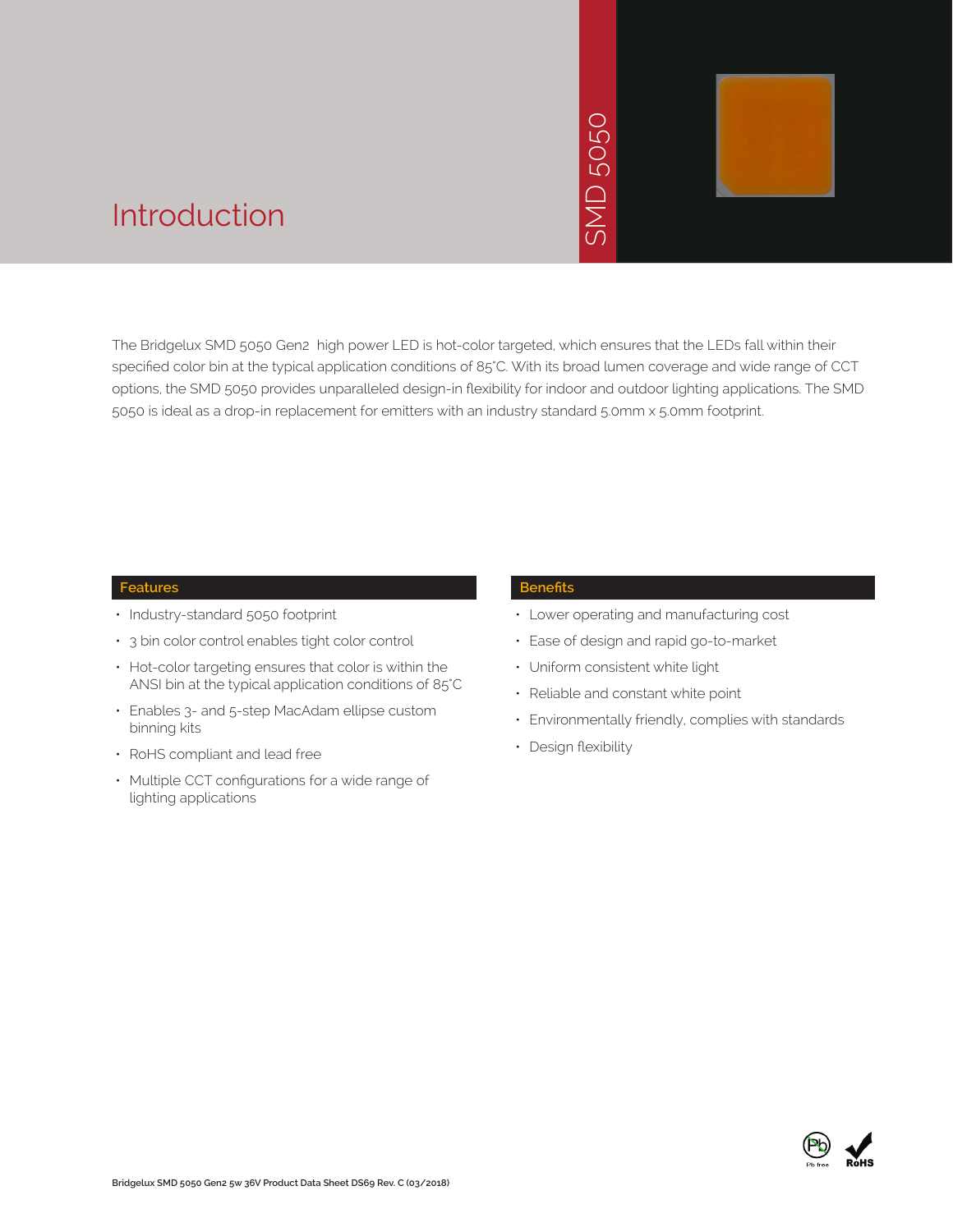### **Contents**

| Product Feature Map                         | $\mathbf{2}$   |
|---------------------------------------------|----------------|
| Product Nomenclature                        | $\mathfrak{S}$ |
| <b>Product Test Conditions</b>              | $\overline{c}$ |
| <b>Product Selection Guide</b>              | 3              |
| Performance at Commonly Used Drive Currents | 5              |
| <b>Electrical Characteristics</b>           | 9              |
| Absolute Maximum Ratings                    | 10             |
| <b>Product Bin Definitions</b>              | 11             |
| <b>Performance Curves</b>                   | 14             |
| <b>Typical Radiation Pattern</b>            | 17             |
| <b>Typical Color Spectrum</b>               | 18             |
| <b>Mechanical Dimensions</b>                | 19             |
| Reliability                                 | 20             |
| Reflowing Characteristics                   | 21             |
| Packaging                                   | 22             |
| Design Resources                            | 24             |
| Precautions                                 | 24             |
| <b>Disclaimers</b>                          | 24             |
| About Bridgelux                             | 25             |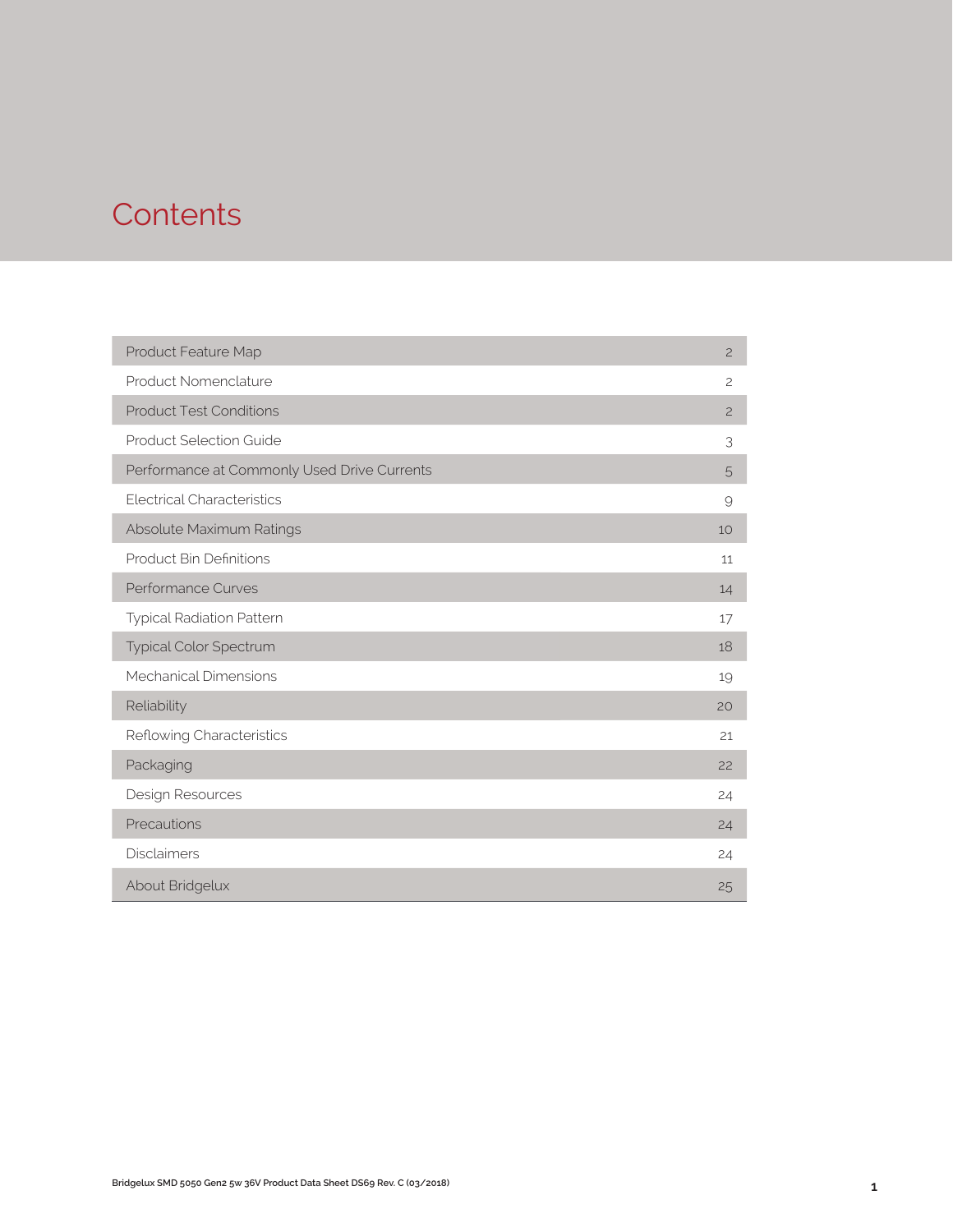### Product Feature Map

Bridgelux SMD LED products come in industry standard package sizes and follow ANSI binning standards. These LEDs are optimized for cost and performance, helping to ensure highly competitive system lumen per dollar performance while addressing the stringent efficacy and reliability standards required for modern lighting applications.







#### **Product Test Conditions**

Bridgelux SMD 5050 Gen2 LEDs are tested and binned with a 10ms pulse of 125mA at T<sub>j</sub> (junction temperature)=T<sub>sp</sub> (solder point temperature) =25°C. Forward voltage and luminous flux are binned at a T<sub>j=</sub>T<sub>sp</sub>=25°C, while color is hot targeted at a T<sub>sp</sub> of 85°C.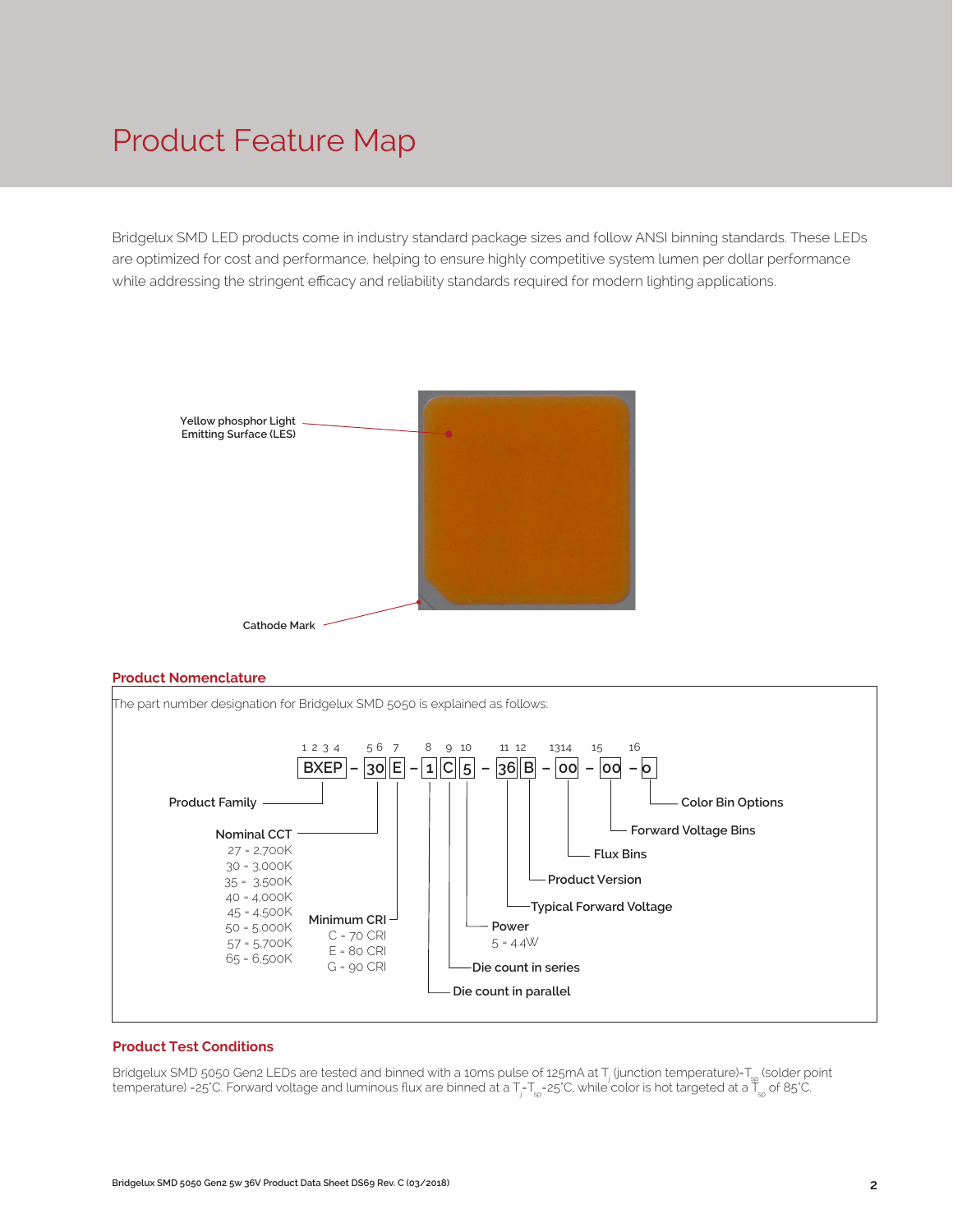The following product configurations are available:

| Part Number <sup>1,6</sup> | Nominal CCT <sup>2</sup> | CRI3.5 | <b>Nominal</b><br><b>Drive Current</b> | Forward Voltage <sup>4.5</sup><br>(V) |                |            | <b>Typical Pulsed</b> | <b>Typical Power</b> | <b>Typical Efficacy</b> |
|----------------------------|--------------------------|--------|----------------------------------------|---------------------------------------|----------------|------------|-----------------------|----------------------|-------------------------|
|                            | (K)                      |        | (mA)                                   | Min                                   | <b>Typical</b> | <b>Max</b> | Flux (lm)4.5          | (W)                  | $\frac{1}{2}$           |
| BXEP-27C-1C5-36B-00-00-0   | 2700                     | 70     | 125                                    | 33.6                                  | 35.5           | 39.8       | 692                   | 4.4                  | 156                     |
| BXEP-27E-1C5-36B-00-00-0   | 2700                     | 80     | 125                                    | 33.6                                  | 35.5           | 39.8       | 615                   | 4.4                  | 139                     |
| BXEP-27G-1C5-36B-00-00-0   | 2700                     | 90     | 125                                    | 33.6                                  | 35.5           | 39.8       | 520                   | 4.4                  | 117                     |
| BXEP-30C-1C5-36B-00-00-0   | 3000                     | 70     | 125                                    | 33.6                                  | 35.5           | 39.8       | 709                   | 4.4                  | 160                     |
| BXEP-30E-1C5-36B-00-00-0   | 3000                     | 80     | 125                                    | 33.6                                  | 35.5           | 39.8       | 630                   | 4.4                  | 142                     |
| BXEP-30G-1C5-36B-00-00-0   | 3000                     | 90     | 125                                    | 33.6                                  | 35.5           | 39.8       | 535                   | 4.4                  | 121                     |
| BXEP-35C-1C5-36B-00-00-0   | 3500                     | 70     | 125                                    | 33.6                                  | 35.5           | 39.8       | 726                   | 4.4                  | 164                     |
| BXEP-35E-1C5-36B-00-00-0   | 3500                     | 80     | 125                                    | 33.6                                  | 35.5           | 39.8       | 650                   | 4.4                  | 146                     |
| BXEP-40C-1C5-36B-00-00-0   | 4000                     | 70     | 125                                    | 33.6                                  | 35.5           | 39.8       | 736                   | 4.4                  | 166                     |
| BXEP-40E-1C5-36B-00-00-0   | 4000                     | 80     | 125                                    | 33.6                                  | 35.5           | 39.8       | 670                   | 4.4                  | 151                     |
| BXEP-40G-1C5-36B-00-00-0   | 4000                     | 90     | 125                                    | 33.6                                  | 35.5           | 39.8       | 575                   | 4.4                  | 130                     |
| BXEP-45C-1C5-36B-00-00-0   | 4500                     | 70     | 125                                    | 33.6                                  | 35.5           | 39.8       | 736                   | 4.4                  | 166                     |
| BXEP-45E-1C5-36B-00-00-0   | 4500                     | 80     | 125                                    | 33.6                                  | 35.5           | 39.8       | 670                   | 4.4                  | 151                     |
| BXEP-50C-1C5-36B-00-00-0   | 5000                     | 70     | 125                                    | 33.6                                  | 35.5           | 39.8       | 736                   | 4.4                  | 166                     |
| BXEP-50E-1C5-36B-00-00-0   | 5000                     | 80     | 125                                    | 33.6                                  | 35.5           | 39.8       | 670                   | 4.4                  | 151                     |
| BXEP-57C-1C5-36B-00-00-0   | 5700                     | 70     | 125                                    | 33.6                                  | 35.5           | 39.8       | 731                   | 4.4                  | 165                     |
| BXEP-57E-1C5-36B-00-00-0   | 5700                     | 80     | 125                                    | 33.6                                  | 35.5           | 39.8       | 670                   | 4.4                  | 151                     |
| BXEP-65C-1C5-36B-00-00-0   | 6500                     | 70     | 125                                    | 33.6                                  | 35.5           | 39.8       | 720                   | 4.4                  | 162                     |
| BXEP-65E-1C5-36B-00-00-0   | 6500                     | 80     | 125                                    | 33.6                                  | 35.5           | 39.8       | 668                   | 4.4                  | 151                     |

**Table 1:** Selection Guide, Pulsed Measurement Data at 125mA (T<sub>j</sub>=T<sub>sp</sub>=25°C)

Notes for Table 1:

1. The last 7 characters (including hyphens '-') refer to flux bins, forward voltage bins, and color bin options, respectively. "00-00-0" denotes the full distribution of flux, forward voltage, and 7 SDCM color.

 Example: BXEP-30E-1C5-36B-00-00-0 refers to the full distribution of flux, forward voltage, and color within a 3000K 7-step ANSI standard chromaticity region with a minimum of 80CRI, 1x12 die configuration, 4.4w power, 35.5V typical forward voltage.

- 2. Product CCT is hot targeted at  $T_{sp}$  = 85°C. Nominal CCT as defined by ANSI C78.377-2011.
- 3. Listed CRIs are minimum values and include test tolerance.
- 4. Products tested under pulsed condition (10ms pulse width) at nominal drive current where T<sub>j</sub>=T<sub>sp</sub>=25°C.

5. Bridgelux maintains a ±7.5% tolerance on luminous flux measurements, ±0.1V tolerance on forward voltage measurements, and ±2 tolerance on CRI measurements for the SMD 5050 Gen2.

6. Refer to Table 6 and Table 7 for Bridgelux SMD 5050 Gen2 Luminous Flux Binning and Forward Voltage Binning information.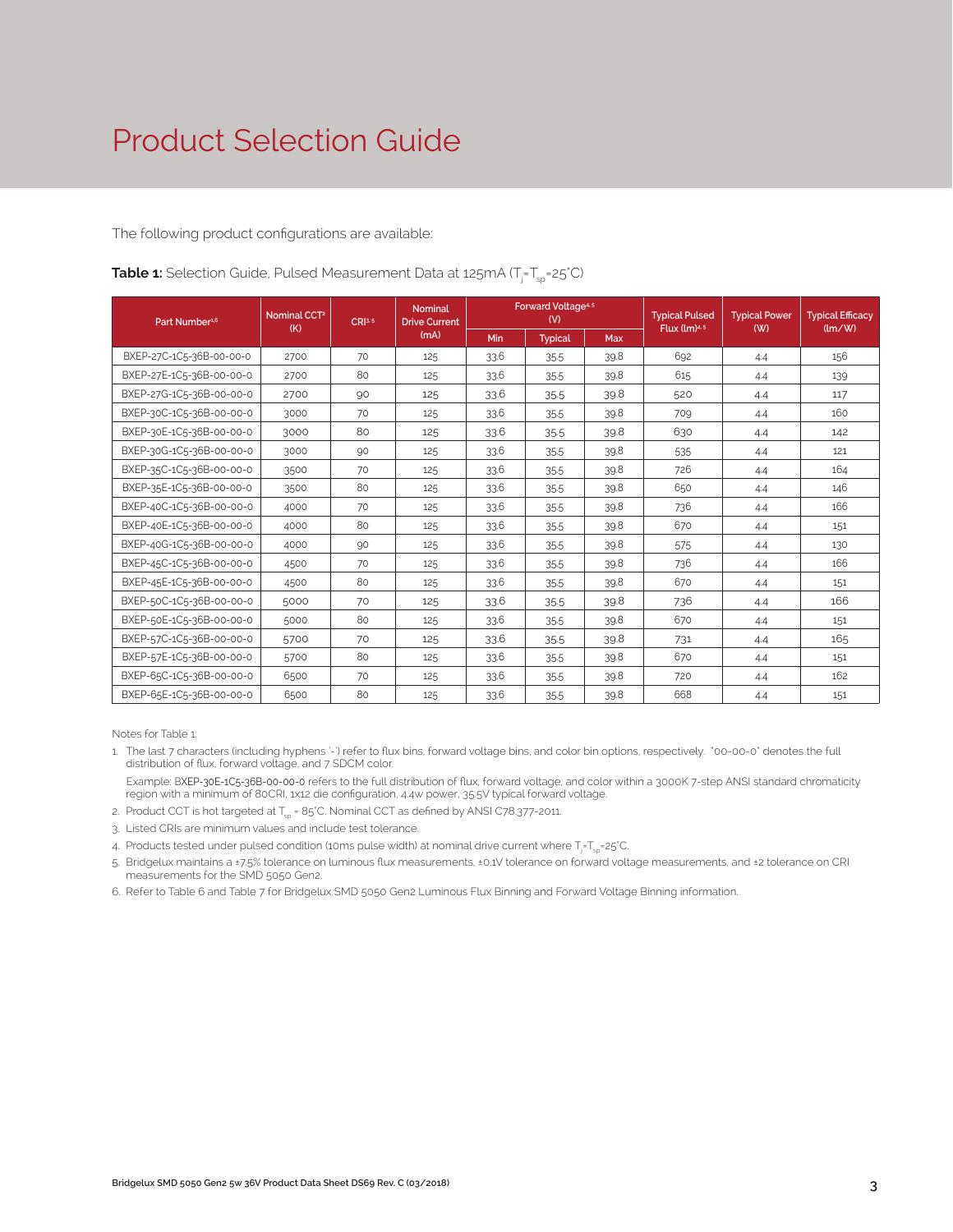The following product configurations are available:

| Part Number <sup>15</sup> | Nominal CCT <sup>2</sup><br>(K) | CRI <sup>3.4</sup> | <b>Nominal Drive</b><br>Current |            | <b>Forward Voltage4</b><br>(V) |            | <b>Typical DC Flux</b><br>(lm) <sup>4</sup> | <b>Typical Power</b> | <b>Typical Ef</b> |
|---------------------------|---------------------------------|--------------------|---------------------------------|------------|--------------------------------|------------|---------------------------------------------|----------------------|-------------------|
|                           |                                 |                    | (mA)                            | <b>Min</b> | <b>Typical</b>                 | <b>Max</b> |                                             | (W)                  | $\frac{1}{2}$     |
| BXEP-27C-1C5-36B-00-00-0  | 2700                            | 70                 | 125                             | 32.2       | 34.0                           | 38.2       | 615                                         | 4.3                  | 144               |
| BXEP-27E-1C5-36B-00-00-0  | 2700                            | 80                 | 125                             | 32.2       | 34.0                           | 38.2       | 546                                         | 4.3                  | 128               |
| BXEP-27G-1C5-36B-00-00-0  | 2700                            | 90                 | 125                             | 32.2       | 34.0                           | 38.2       | 462                                         | 4.3                  | 10 <sub>9</sub>   |
| BXEP-30C-1C5-36B-00-00-0  | 3000                            | 70                 | 125                             | 32.2       | 34.0                           | 38.2       | 630                                         | 4.3                  | 148               |
| BXEP-30E-1C5-36B-00-00-0  | 3000                            | 80                 | 125                             | 32.2       | 34.0                           | 38.2       | 559                                         | 4.3                  | 131               |
| BXEP-30G-1C5-36B-00-00-0  | 3000                            | 90                 | 125                             | 32.2       | 34.0                           | 38.2       | 475                                         | 4.3                  | 112               |
| BXEP-35C-1C5-36B-00-00-0  | 3500                            | 70                 | 125                             | 32.2       | 34.0                           | 38.2       | 645                                         | 4.3                  | 152               |
| BXEP-35E-1C5-36B-00-00-0  | 3500                            | 80                 | 125                             | 32.2       | 34.0                           | 38.2       | 577                                         | 4.3                  | 136               |
| BXEP-40C-1C5-36B-00-00-0  | 4000                            | 70                 | 125                             | 32.2       | 34.0                           | 38.2       | 654                                         | 4.3                  | 154               |
| BXEP-40E-1C5-36B-00-00-0  | 4000                            | 80                 | 125                             | 32.2       | 34.0                           | 38.2       | 595                                         | 4.3                  | 140               |
| BXEP-40G-1C5-36B-00-00-0  | 4000                            | 90                 | 125                             | 32.2       | 34.0                           | 38.2       | 511                                         | 4.3                  | 120               |

#### **Table 2:** Selection Guide, Stabilized DC Performance (T<sub>cp</sub> = 85°C)<sup>6,7</sup>

Notes for Table 2:

1. The last 7 characters (including hyphens '-') refer to flux bins, forward voltage bins, and color bin options, respectively. "00-00-0" denotes the full distribution of flux, forward voltage, and 7 SDCM color.

BXEP-45C-1C5-36B-00-00-0 4500 70 125 32.2 34.0 38.2 654 4.3 154 BXEP-45E-1C5-36B-00-00-0 4500 80 125 32.2 34.0 38.2 595 43 140 BXEP-50C-1C5-36B-00-00-0 5000 70 125 32.2 34.0 38.2 654 43 43 BXEP-50E-1C5-36B-00-00-0 5000 80 125 32.2 34.0 38.2 595 43 140 BXEP-57C-1C5-36B-00-00-0 5700 70 125 32.2 34.0 38.2 649 4.3 353 BXEP-57E-1C5-36B-00-00-0 5700 80 125 32.2 34.0 38.2 595 43 43 BXEP-65C-1C5-36B-00-00-0 6500 70 125 32.2 34.0 38.2 639 4.3 150 BXEP-65E-1C5-36B-00-00-0 6500 80 125 32.2 34.0 38.2 593 43 343

- Example: BXEP-30E-1C5-36B-00-00-0 refers to the full distribution of flux, forward voltage, and color within a 3000K 7-step ANSI standard chromaticity region with a minimum of 80CRI, 1x12 die configuration, 4.4w power, 35.5V typical forward voltage.
- 2. Product CCT is hot targeted at  $T_{es}$  = 85°C. Nominal CCT as defined by ANSI C78.377-2011.
- 3. Listed CRIs are minimum values and include test tolerance.
- 4. Bridgelux maintains a ±7.5% tolerance on luminous flux measurements, ±0.1V tolerance on forward voltage measurements, and ±2 tolerance on CRI measurements for the SMD 5050 Gen2.
- 5. Refer to Table 6 and Table 7 for Bridgelux SMD 5050 Gen2 Luminous Flux Binning and Forward Voltage Binning information.
- 6. Typical stabilized DC performance values are provided as reference only and are not a guarantee of performance.
- 7. Typical performance is estimated based on operation under DC (direct current) with LED emitter mounted onto a heat sink with thermal interface material and the solder point temperature maintained at 85°C. Based on Bridgelux test setup, values may vary depending on the thermal design of the luminaire and/or the exposed environment to which the product is subjected.

**Typical Efficacy (lm/W)**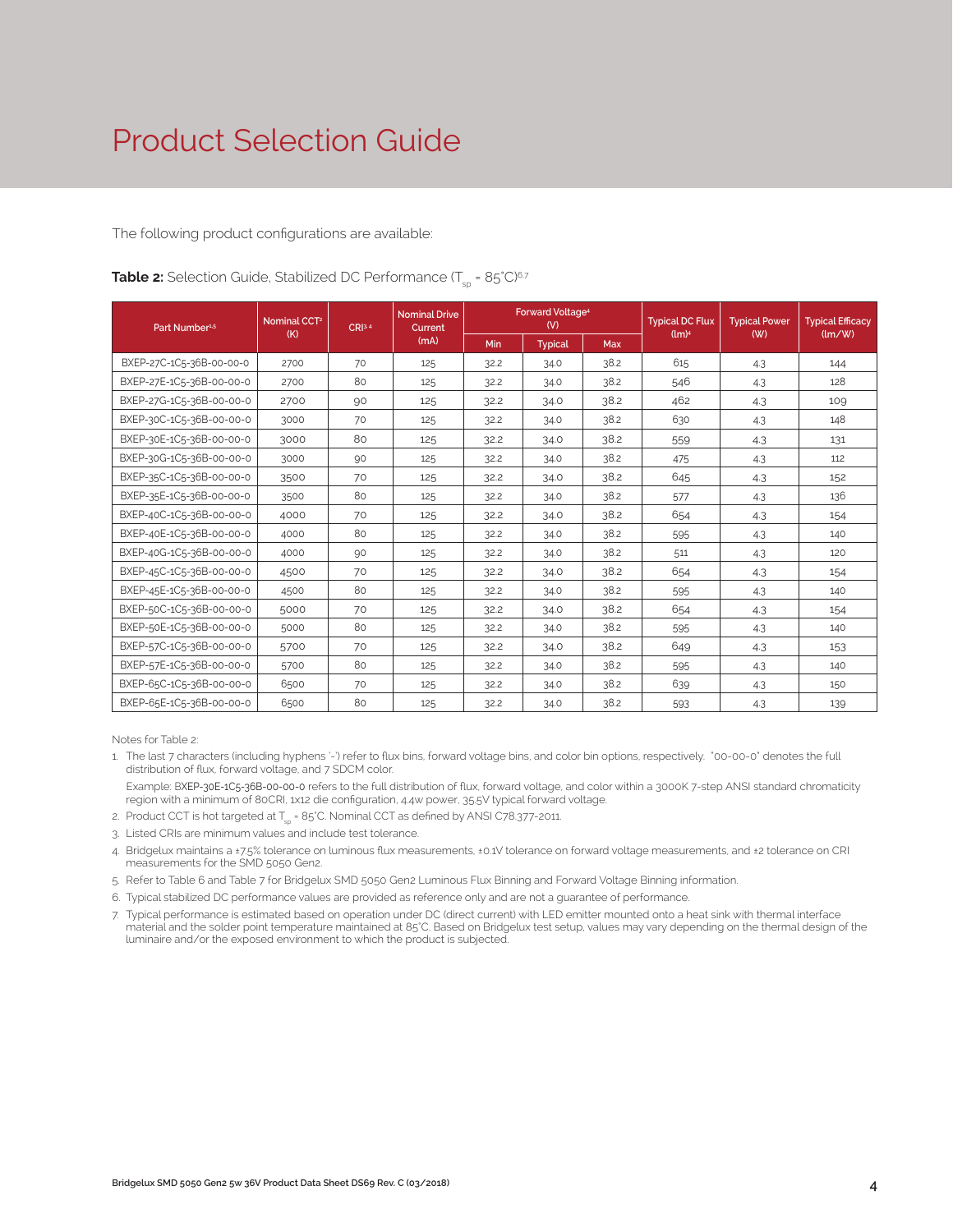SMD 5050 LEDs are tested to the specifications shown using the nominal drive currents in Table 1. SMD 5050 may also be driven at other drive currents dependent on specific application design requirements. The performance at any drive current can be derived from the current vs. voltage characteristics shown in Figure 2 and the relative luminous flux vs. current characteristics shown in Figure 3. The performance at commonly used drive currents is summarized in Table 3.

| <b>Part Number</b>       | <b>CRI</b> | <b>Drive</b><br>Current <sup>1</sup><br>(mA) | Typical V <sub>e</sub><br>$T_{sp}$ = 25°C<br>$\mathbf{w}$ | <b>Typical Power</b><br>$\overline{T}_{sp}$ = 25 <sup>°</sup> C<br>(W) | <b>Typical Pulsed</b><br>Flux <sup>2</sup><br>$T_{sp} = 25^{\circ}C$<br>(lm) | <b>Typical</b><br>DC Flux <sup>3</sup><br>$T_{\rm sp} = 85^{\circ}C$<br>(lm) | <b>Typical</b><br><b>Efficacy</b><br>$T_{sp} = 25^{\circ}C$<br>(lm/W) |
|--------------------------|------------|----------------------------------------------|-----------------------------------------------------------|------------------------------------------------------------------------|------------------------------------------------------------------------------|------------------------------------------------------------------------------|-----------------------------------------------------------------------|
|                          |            | 31                                           | 32.6                                                      | 1.0                                                                    | 185                                                                          | 171                                                                          | 183                                                                   |
|                          |            | 63                                           | 33.7                                                      | 2.1                                                                    | 367                                                                          | 335                                                                          | 173                                                                   |
| BXEP-27C-1C5-36B-00-00-0 | 70         | 94                                           | 34.6                                                      | 3.3                                                                    | 534                                                                          | 480                                                                          | 164                                                                   |
|                          |            | 125                                          | 35.5                                                      | 4.4                                                                    | 692                                                                          | 615                                                                          | 156                                                                   |
|                          |            | 160                                          | 36.4                                                      | 5.8                                                                    | 860                                                                          | 753                                                                          | 148                                                                   |
|                          |            | 240                                          | 38.4                                                      | 9.2                                                                    | 1202                                                                         | 1019                                                                         | 131                                                                   |
|                          |            | 31                                           | 32.6                                                      | 1.0                                                                    | 164                                                                          | 152                                                                          | 163                                                                   |
|                          |            | 63                                           | 33.7                                                      | 2.1                                                                    | 326                                                                          | 298                                                                          | 154                                                                   |
| BXEP-27E-1C5-36B-00-00-0 | 80         | 94                                           | 34.6                                                      | 3.3                                                                    | 474                                                                          | 427                                                                          | 146                                                                   |
|                          |            | 125                                          | 35.5                                                      | 4.4                                                                    | 615                                                                          | 546                                                                          | 139                                                                   |
|                          |            | 160                                          | 36.4                                                      | 5.8                                                                    | 764                                                                          | 669                                                                          | 131                                                                   |
|                          |            | 240                                          | 38.4                                                      | 9.2                                                                    | 1068                                                                         | 906                                                                          | 116                                                                   |
|                          | 90         | 31                                           | 32.6                                                      | 1.0                                                                    | 139                                                                          | 128                                                                          | 138                                                                   |
|                          |            | 63                                           | 33.7                                                      | 2.1                                                                    | 276                                                                          | 252                                                                          | 130                                                                   |
| BXEP-27G-1C5-36B-00-00-0 |            | 94                                           | 34.6                                                      | 3.3                                                                    | 401                                                                          | 361                                                                          | 123                                                                   |
|                          |            | 125                                          | 35.5                                                      | 4.4                                                                    | 520                                                                          | 462                                                                          | 117                                                                   |
|                          |            | 160                                          | 36.4                                                      | 5.8                                                                    | 646                                                                          | 565                                                                          | 111                                                                   |
|                          |            | 240                                          | 38.4                                                      | 9.2                                                                    | 903                                                                          | 766                                                                          | 98                                                                    |
|                          |            | 31                                           | 32.6                                                      | 1.0                                                                    | 190                                                                          | 175                                                                          | 188                                                                   |
|                          |            | 63                                           | 33.7                                                      | 2.1                                                                    | 376                                                                          | 343                                                                          | 177                                                                   |
| BXEP-30C-1C5-36B-00-00-0 | 70         | 94                                           | 34.6                                                      | 3.3                                                                    | 547                                                                          | 492                                                                          | 168                                                                   |
|                          |            | 125                                          | 35.5                                                      | 4.4                                                                    | 709                                                                          | 630                                                                          | 160                                                                   |
|                          |            | 160                                          | 36.4                                                      | 5.8                                                                    | 881                                                                          | 771                                                                          | 151                                                                   |
|                          |            | 240                                          | 38.4                                                      | 9.2                                                                    | 1231                                                                         | 1044                                                                         | 134                                                                   |
|                          |            | 31                                           | 32.6                                                      | 1.0                                                                    | 169                                                                          | 156                                                                          | 167                                                                   |
|                          |            | 63                                           | 33.7                                                      | 2.1                                                                    | 334                                                                          | 305                                                                          | 157                                                                   |
| BXEP-30E-1C5-36B-00-00-0 | 80         | 94                                           | 34.6                                                      | 3.3                                                                    | 486                                                                          | 437                                                                          | 149                                                                   |
|                          |            | 125                                          | 35.5                                                      | 4.4                                                                    | 630                                                                          | 559                                                                          | 142                                                                   |
|                          |            | 160                                          | 36.4                                                      | 5.8                                                                    | 783                                                                          | 685                                                                          | 134                                                                   |
|                          |            | 240                                          | 38.4                                                      | 9.2                                                                    | 1094                                                                         | 928                                                                          | 119                                                                   |

Notes for Table 3:

1. Alternate drive currents in Table 3 are provided for reference only and are not a guarantee of performance.

2. Bridgelux maintains a  $\pm$  7.5% tolerance on flux measurements.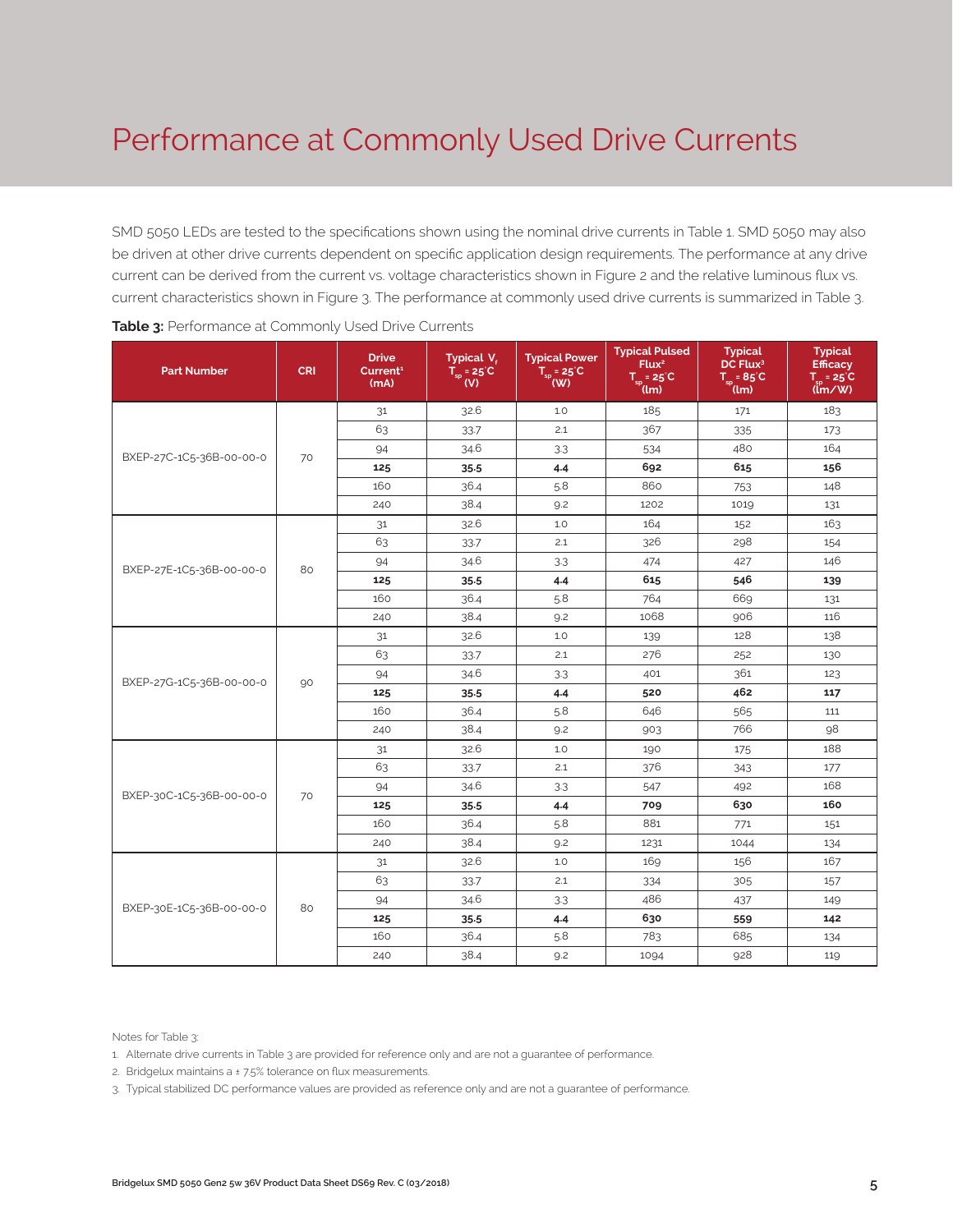SMD 5050 LEDs are tested to the specifications shown using the nominal drive currents in Table 1. SMD 5050 may also be driven at other drive currents dependent on specific application design requirements. The performance at any drive current can be derived from the current vs. voltage characteristics shown in Figure 2 and the relative luminous flux vs. current characteristics shown in Figure 3. The performance at commonly used drive currents is summarized in Table 3.

| <b>Part Number</b>       | <b>CRI</b> | <b>Drive</b><br>Current <sup>1</sup><br>(mA) | Typical V <sub>e</sub><br>$T_{sp}$ = 25°C<br>(V) | <b>Typical Power</b><br>$T_{sp}$ = 25°C<br>(W) | <b>Typical Pulsed</b><br>Flux <sup>2</sup><br>$T_{sp}$ = 25°C<br>(lm) | <b>Typical</b><br>DC Flux <sup>3</sup><br>$T_{sp} = 85^{\circ}C$<br>(lm) | <b>Typical</b><br><b>Efficacy</b><br>$T_{sp} = 25^{\circ}C$<br>(lm/W) |
|--------------------------|------------|----------------------------------------------|--------------------------------------------------|------------------------------------------------|-----------------------------------------------------------------------|--------------------------------------------------------------------------|-----------------------------------------------------------------------|
|                          |            | 31                                           | 32.6                                             | 1.0                                            | 143                                                                   | 132                                                                      | 142                                                                   |
|                          |            | 63                                           | 33.7                                             | 2.1                                            | 284                                                                   | 259                                                                      | 134                                                                   |
| BXEP-30G-1C5-36B-00-00-0 | 90         | 94                                           | 34.6                                             | 3.3                                            | 412                                                                   | 371                                                                      | 127                                                                   |
|                          |            | 125                                          | 35.5                                             | 4.4                                            | 535                                                                   | 475                                                                      | 121                                                                   |
|                          |            | 160                                          | 36.4                                             | 5.8                                            | 665                                                                   | 582                                                                      | 114                                                                   |
|                          |            | 240                                          | 38.4                                             | 9.2                                            | 929                                                                   | 788                                                                      | 101                                                                   |
|                          |            | 31                                           | 32.6                                             | 1.0                                            | 194                                                                   | 179                                                                      | 192                                                                   |
|                          |            | 63                                           | 33.7                                             | 2.1                                            | 385                                                                   | 351                                                                      | 181                                                                   |
| BXEP-35C-1C5-36B-00-00-0 |            | 94                                           | 34.6                                             | 3.3                                            | 560                                                                   | 504                                                                      | 172                                                                   |
|                          | 70         | 125                                          | 35.5                                             | 4.4                                            | 726                                                                   | 645                                                                      | 164                                                                   |
|                          |            | 160                                          | 36.4                                             | 5.8                                            | 902                                                                   | 789                                                                      | 155                                                                   |
|                          |            | 240                                          | 38.4                                             | 9.2                                            | 1261                                                                  | 1069                                                                     | 137                                                                   |
|                          | 80         | 31                                           | 32.6                                             | 1.0                                            | 174                                                                   | 160                                                                      | 172                                                                   |
|                          |            | 63                                           | 33.7                                             | 2.1                                            | 345                                                                   | 315                                                                      | 162                                                                   |
| BXEP-35E-1C5-36B-00-00-0 |            | 94                                           | 34.6                                             | 3.3                                            | 501                                                                   | 451                                                                      | 154                                                                   |
|                          |            | 125                                          | 35.5                                             | 4.4                                            | 650                                                                   | 577                                                                      | 146                                                                   |
|                          |            | 160                                          | 36.4                                             | 5.8                                            | 808                                                                   | 707                                                                      | 139                                                                   |
|                          |            | 240                                          | 38.4                                             | 9.2                                            | 1129                                                                  | 957                                                                      | 123                                                                   |
|                          |            | 31                                           | 32.6                                             | 1.0                                            | 197                                                                   | 182                                                                      | 195                                                                   |
|                          |            | 63                                           | 33.7                                             | 2.1                                            | 390                                                                   | 356                                                                      | 184                                                                   |
| BXEP-40C-1C5-36B-00-00-0 | 70         | 94                                           | 34.6                                             | 3.3                                            | 567                                                                   | 511                                                                      | 174                                                                   |
|                          |            | 125                                          | 35.5                                             | 4.4                                            | 736                                                                   | 654                                                                      | 166                                                                   |
|                          |            | 160                                          | 36.4                                             | 5.8                                            | 915                                                                   | 800                                                                      | 157                                                                   |
|                          |            | 240                                          | 38.4                                             | 9.2                                            | 1278                                                                  | 1084                                                                     | 139                                                                   |
|                          |            | 31                                           | 32.6                                             | 1.0                                            | 179                                                                   | 165                                                                      | 177                                                                   |
|                          |            | 63                                           | 33.7                                             | 2.1                                            | 355                                                                   | 324                                                                      | 167                                                                   |
| BXEP-40E-1C5-36B-00-00-0 | 80         | 94                                           | 34.6                                             | 3.3                                            | 517                                                                   | 465                                                                      | 159                                                                   |
|                          |            | 125                                          | 35.5                                             | 4.4                                            | 670                                                                   | 595                                                                      | 151                                                                   |
|                          |            | 160                                          | 36.4                                             | 5.8                                            | 833                                                                   | 729                                                                      | 143                                                                   |
|                          |            | 240                                          | 38.4                                             | 9.2                                            | 1164                                                                  | 987                                                                      | 126                                                                   |

Notes for Table 3:

1. Alternate drive currents in Table 3 are provided for reference only and are not a guarantee of performance.

2. Bridgelux maintains a ± 7.5% tolerance on flux measurements.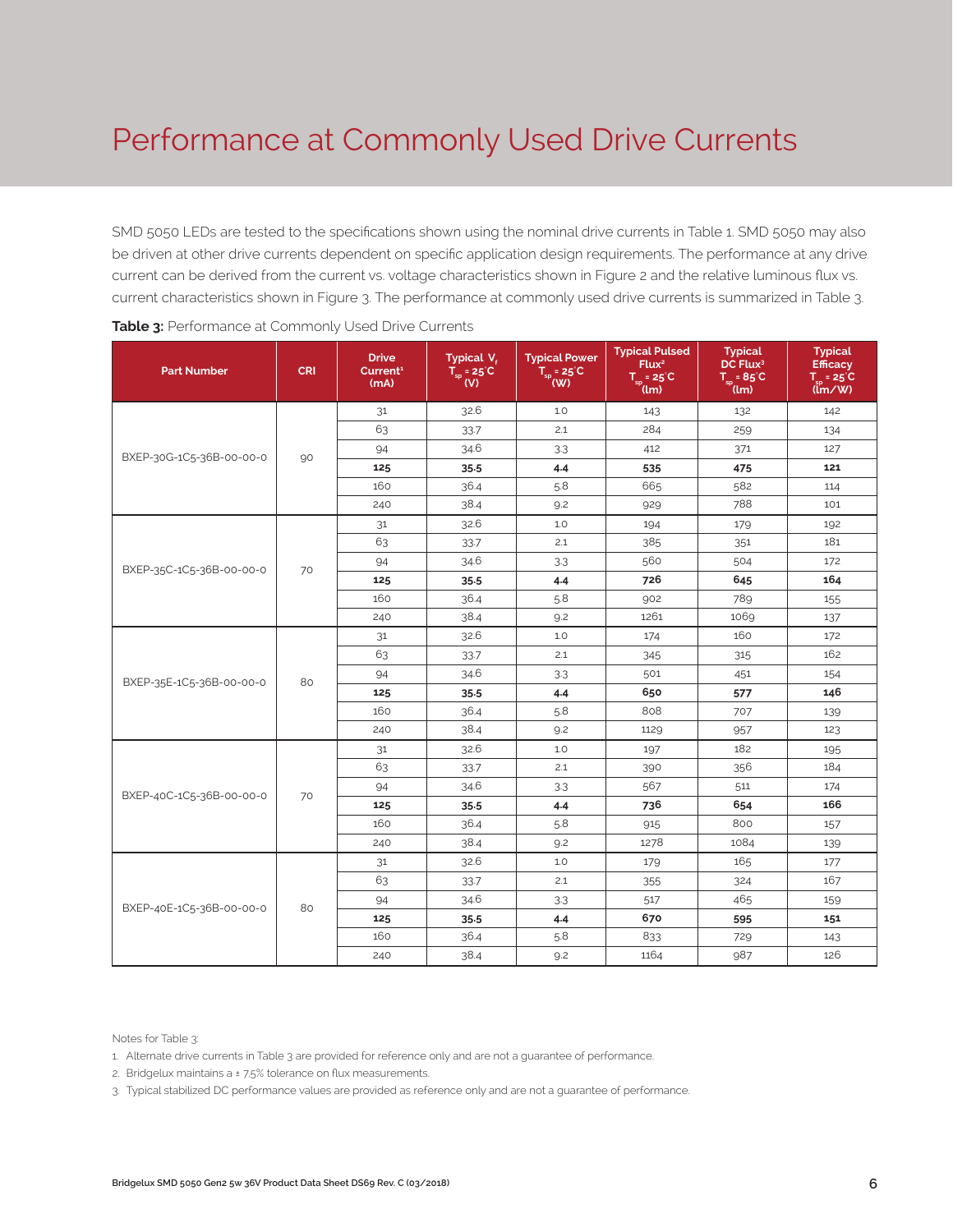#### **Table 3:** Performance at Commonly Used Drive Currents(Continued)

| <b>Part Number</b>       | <b>CRI</b> | <b>Drive</b><br>Current <sup>1</sup><br>(mA) | Typical <sub>V<sub>e</sub></sub><br>$T_{\rm sp}$ = 25 °C<br>$\mathsf{(V)}$ | <b>Typical Power</b><br>$T_{\rm sp}$ = 25°C<br>$'$ (W) | <b>Typical Pulsed</b><br>Flux <sup>2</sup><br>$T_{so} = 25^{\circ}C$<br>(lm) | <b>Typical</b><br>DC Flux <sup>3</sup><br>$T_{\rm SD} = 85^{\circ}C$<br>(lm) | <b>Typical</b><br><b>Efficacy</b><br>$T_{\text{ex}}$ = 25 $^{\circ}$ C<br>$\lim$ /w |
|--------------------------|------------|----------------------------------------------|----------------------------------------------------------------------------|--------------------------------------------------------|------------------------------------------------------------------------------|------------------------------------------------------------------------------|-------------------------------------------------------------------------------------|
|                          |            | 31                                           | 32.6                                                                       | 1.0                                                    | 154                                                                          | 142                                                                          | 152                                                                                 |
|                          |            | 63                                           | 33.7                                                                       | 2.1                                                    | 305                                                                          | 278                                                                          | 144                                                                                 |
| BXEP-40G-1C5-36B-00-00-0 | 90         | 94                                           | 34.6                                                                       | 3.3                                                    | 443                                                                          | 399                                                                          | 136                                                                                 |
|                          |            | 125                                          | 35.5                                                                       | 4.4                                                    | 575                                                                          | 511                                                                          | 130                                                                                 |
|                          |            | 160                                          | 36.4                                                                       | 5.8                                                    | 715                                                                          | 625                                                                          | 123                                                                                 |
|                          |            | 240                                          | 38.4                                                                       | 9.2                                                    | 999                                                                          | 847                                                                          | 108                                                                                 |
|                          |            | 31                                           | 32.6                                                                       | 1.0                                                    | 197                                                                          | 182                                                                          | 195                                                                                 |
|                          |            | 63                                           | 33.7                                                                       | 2.1                                                    | 390                                                                          | 356                                                                          | 184                                                                                 |
| BXEP-45C-1C5-36B-00-00-0 | 70         | 94                                           | 34.6                                                                       | 3.3                                                    | 567                                                                          | 511                                                                          | 174                                                                                 |
|                          |            | 125                                          | 35.5                                                                       | 4.4                                                    | 736                                                                          | 654                                                                          | 166                                                                                 |
|                          |            | 160                                          | 36.4                                                                       | 5.8                                                    | 915                                                                          | 800                                                                          | 157                                                                                 |
|                          |            | 240                                          | 38.4                                                                       | 9.2                                                    | 1278                                                                         | 1084                                                                         | 139                                                                                 |
|                          | 80         | 31                                           | 32.6                                                                       | 1.0                                                    | 179                                                                          | 165                                                                          | 177                                                                                 |
|                          |            | 63                                           | 33.7                                                                       | 2.1                                                    | 355                                                                          | 324                                                                          | 167                                                                                 |
| BXEP-45E-1C5-36B-00-00-0 |            | 94                                           | 34.6                                                                       | 3.3                                                    | 517                                                                          | 465                                                                          | 159                                                                                 |
|                          |            | 125                                          | 35.5                                                                       | 4.4                                                    | 670                                                                          | 595                                                                          | 151                                                                                 |
|                          |            | 160                                          | 36.4                                                                       | 5.8                                                    | 833                                                                          | 729                                                                          | 143                                                                                 |
|                          |            | 240                                          | 38.4                                                                       | 9.2                                                    | 1164                                                                         | 987                                                                          | 126                                                                                 |
|                          |            | 31                                           | 32.6                                                                       | 1.0                                                    | 197                                                                          | 182                                                                          | 195                                                                                 |
|                          |            | 63                                           | 33.7                                                                       | 2.1                                                    | 390                                                                          | 356                                                                          | 184                                                                                 |
| BXEP-50C-1C5-36B-00-00-0 | 70         | 94                                           | 34.6                                                                       | 3.3                                                    | 567                                                                          | 511                                                                          | 174                                                                                 |
|                          |            | 125                                          | 35.5                                                                       | 4.4                                                    | 736                                                                          | 654                                                                          | 166                                                                                 |
|                          |            | 160                                          | 36.4                                                                       | 5.8                                                    | 915                                                                          | 800                                                                          | 157                                                                                 |
|                          |            | 240                                          | 38.4                                                                       | 9.2                                                    | 1278                                                                         | 1084                                                                         | 139                                                                                 |
|                          |            | 31                                           | 32.6                                                                       | 1.0                                                    | 179                                                                          | 165                                                                          | 177                                                                                 |
|                          |            | 63                                           | 33.7                                                                       | 2.1                                                    | 355                                                                          | 324                                                                          | 167                                                                                 |
| BXEP-50E-1C5-36B-00-00-0 | 80         | 94                                           | 34.6                                                                       | 3.3                                                    | 517                                                                          | 465                                                                          | 159                                                                                 |
|                          |            | 125                                          | 35.5                                                                       | 4.4                                                    | 670                                                                          | 595                                                                          | 151                                                                                 |
|                          |            | 160                                          | 36.4                                                                       | 5.8                                                    | 833                                                                          | 729                                                                          | 143                                                                                 |
|                          |            | 240                                          | 38.4                                                                       | 9.2                                                    | 1164                                                                         | 987                                                                          | 126                                                                                 |

Notes for Table 3:

1. Alternate drive currents in Table 3 are provided for reference only and are not a guarantee of performance.

2. Bridgelux maintains a ± 7.5% tolerance on flux measurements.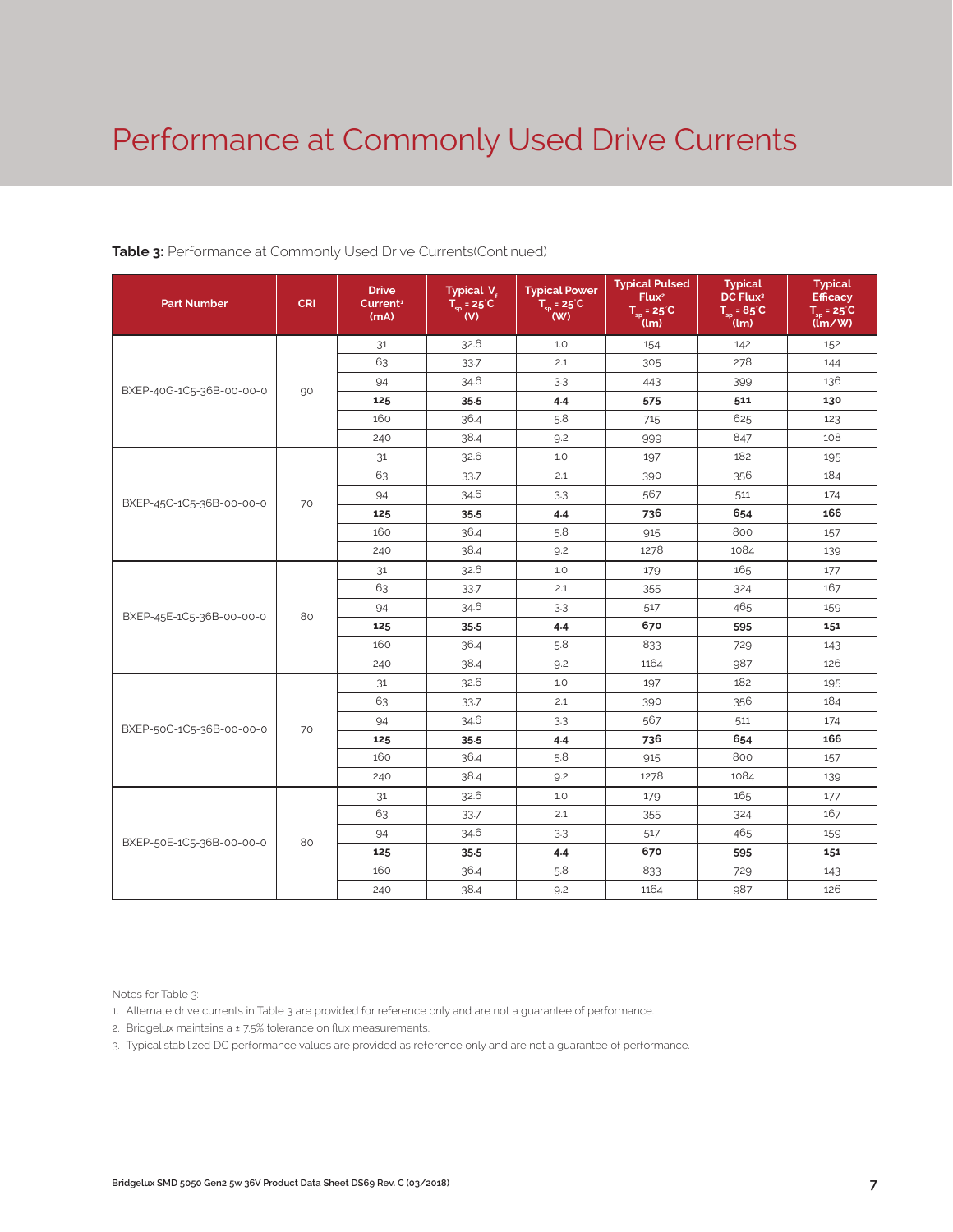| <b>Part Number</b>       | <b>CRI</b> | <b>Drive</b><br>Current <sup>1</sup><br>(mA) | Typical V.<br>$T_{sp} = 25^{\circ}C$<br>(V) | <b>Typical Power</b><br>$T_{\rm sp}$ = 25°C<br>(W) | <b>Typical Pulsed</b><br>Flux <sup>2</sup><br>$T_{sp}$ = 25°C<br>(lm) | <b>Typical</b><br>DC Flux <sup>3</sup><br>$T_{sp} = 85^{\circ}C$<br>(lm) | <b>Typical</b><br><b>Efficacy</b><br>$T_{\text{m}}$ = 25 <sup>°</sup> C<br>$\lim$ /w) |
|--------------------------|------------|----------------------------------------------|---------------------------------------------|----------------------------------------------------|-----------------------------------------------------------------------|--------------------------------------------------------------------------|---------------------------------------------------------------------------------------|
|                          |            | 31                                           | 32.6                                        | 1.0                                                | 196                                                                   | 180                                                                      | 194                                                                                   |
|                          |            | 63                                           | 33.7                                        | 2.1                                                | 388                                                                   | 354                                                                      | 183                                                                                   |
| BXEP-57C-1C5-36B-00-00-0 | 70         | 94                                           | 34.6                                        | 3.3                                                | 564                                                                   | 507                                                                      | 173                                                                                   |
|                          |            | 125                                          | 35.5                                        | 4.4                                                | 731                                                                   | 649                                                                      | 165                                                                                   |
|                          |            | 160                                          | 36.4                                        | 5.8                                                | 908                                                                   | 795                                                                      | 156                                                                                   |
|                          |            | 240                                          | 38.4                                        | 9.2                                                | 1269                                                                  | 1077                                                                     | 138                                                                                   |
|                          |            | 31                                           | 32.6                                        | 1.0                                                | 179                                                                   | 165                                                                      | 177                                                                                   |
|                          |            | 63                                           | 33.7                                        | 2.1                                                | 355                                                                   | 324                                                                      | 167                                                                                   |
| BXEP-57E-1C5-36B-00-00-0 | 80         | 94                                           | 34.6                                        | 3.3                                                | 517                                                                   | 465                                                                      | 159                                                                                   |
|                          |            | 125                                          | 35.5                                        | 4.4                                                | 670                                                                   | 595                                                                      | 151                                                                                   |
|                          |            | 160                                          | 36.4                                        | 5.8                                                | 833                                                                   | 729                                                                      | 143                                                                                   |
|                          |            | 240                                          | 38.4                                        | 9.2                                                | 1164                                                                  | 987                                                                      | 126                                                                                   |
|                          |            | 31                                           | 32.6                                        | 1.0                                                | 193                                                                   | 178                                                                      | 191                                                                                   |
|                          |            | 63                                           | 33.7                                        | 2.1                                                | 382                                                                   | 349                                                                      | 180                                                                                   |
| BXEP-65C-1C5-36B-00-00-0 |            | 94                                           | 34.6                                        | 3.3                                                | 555                                                                   | 500                                                                      | 171                                                                                   |
|                          | 70         | 125                                          | 35.5                                        | 4.4                                                | 720                                                                   | 639                                                                      | 162                                                                                   |
|                          |            | 160                                          | 36.4                                        | 5.8                                                | 895                                                                   | 783                                                                      | 153                                                                                   |
|                          |            | 240                                          | 38.4                                        | 9.2                                                | 1250                                                                  | 1060                                                                     | 136                                                                                   |
|                          |            | 31                                           | 32.6                                        | 1.0                                                | 179                                                                   | 165                                                                      | 177                                                                                   |
|                          |            | 63                                           | 33.7                                        | 2.1                                                | 354                                                                   | 323                                                                      | 167                                                                                   |
|                          |            | 94                                           | 34.6                                        | 3.3                                                | 515                                                                   | 464                                                                      | 158                                                                                   |
| BXEP-65E-1C5-36B-00-00-0 | 80         | 125                                          | 35.5                                        | 4.4                                                | 668                                                                   | 593                                                                      | 151                                                                                   |
|                          |            | 160                                          | 36.4                                        | 5.8                                                | 830                                                                   | 726                                                                      | 143                                                                                   |
|                          |            | 240                                          | 38.4                                        | 9.2                                                | 1160                                                                  | 984                                                                      | 126                                                                                   |

#### **Table 3:** Performance at Commonly Used Drive Currents (Continued)

Notes for Table 3:

1. Alternate drive currents in Table 3 are provided for reference only and are not a guarantee of performance.

2. Bridgelux maintains a ± 7.5% tolerance on flux measurements.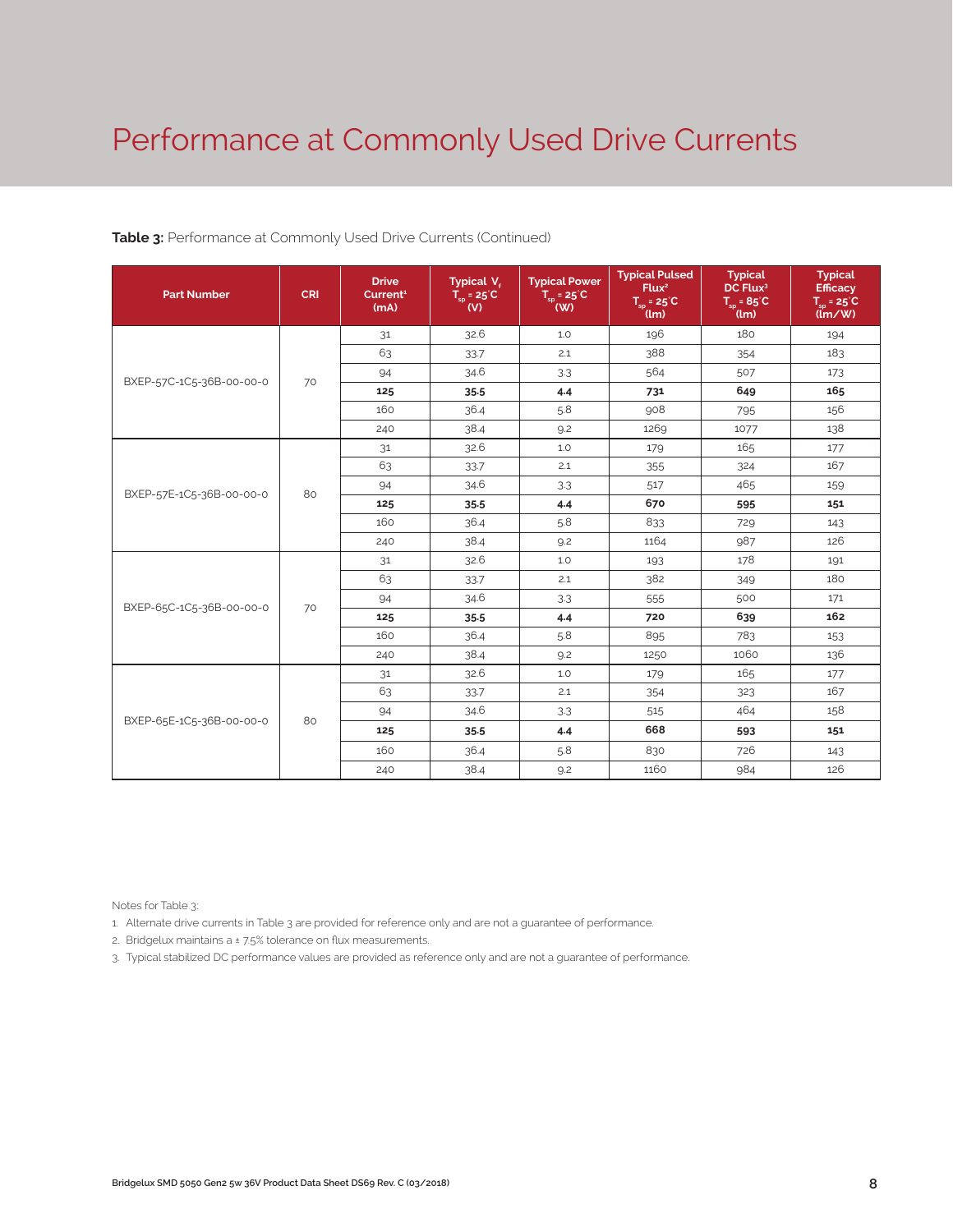# Electrical Characteristics

#### **Table 4:** Electrical Characteristics

|                          | <b>Drive Current</b> |                | <b>Forward Voltage</b><br>$(V)$ <sup>2.3</sup> |                | <b>Typical</b><br><b>Temperature</b><br>Coefficient         | <b>Typical</b><br><b>Thermal</b><br><b>Resistance</b>                |  |
|--------------------------|----------------------|----------------|------------------------------------------------|----------------|-------------------------------------------------------------|----------------------------------------------------------------------|--|
| Part Number <sup>1</sup> | (mA)                 | <b>Minimum</b> | <b>Typical</b>                                 | <b>Maximum</b> | of Forward<br>Voltage<br>$\Delta V \sim \Delta T$<br>(mV/C) | <b>Junction</b><br>to Solder Point <sup>4</sup><br>$R_{j-sp}$ (°C/W) |  |
| BXEP-XXX-1C5-36B-00-00-0 | 125                  | 33.6           | 35.5                                           | 39.8           | $-16.7$                                                     | 1.9                                                                  |  |

Notes for Table 4:

1. The last 7 characters (including hyphens '-') refer to flux bins, forward voltage bins, and color bin options, respectively. "00-00-0" denotes the full distribution of flux, forward voltage, and 7 SDCM color.

 Example: BXEP-30E-1C5-36B-00-00-0 refers to the full distribution of flux, forward voltage, and color within a 3000K 7-step ANSI standard chromaticity region with a minimum of 80CRI, 1x12 die configuration, 4.4w power, 35.5V typical forward voltage.

2. Bridgelux maintains a tolerance of ± 0.1V on forward voltage measurements. Voltage minimum and maximum values at the nominal drive current are guaranteed by 100% test.

3. Products tested under pulsed condition (10ms pulse width) at nominal drive current where  $T_{\rm es}$  = 25°C.

4. Thermal resistance value was calculated using total electrical input power; optical power was not subtracted from input power.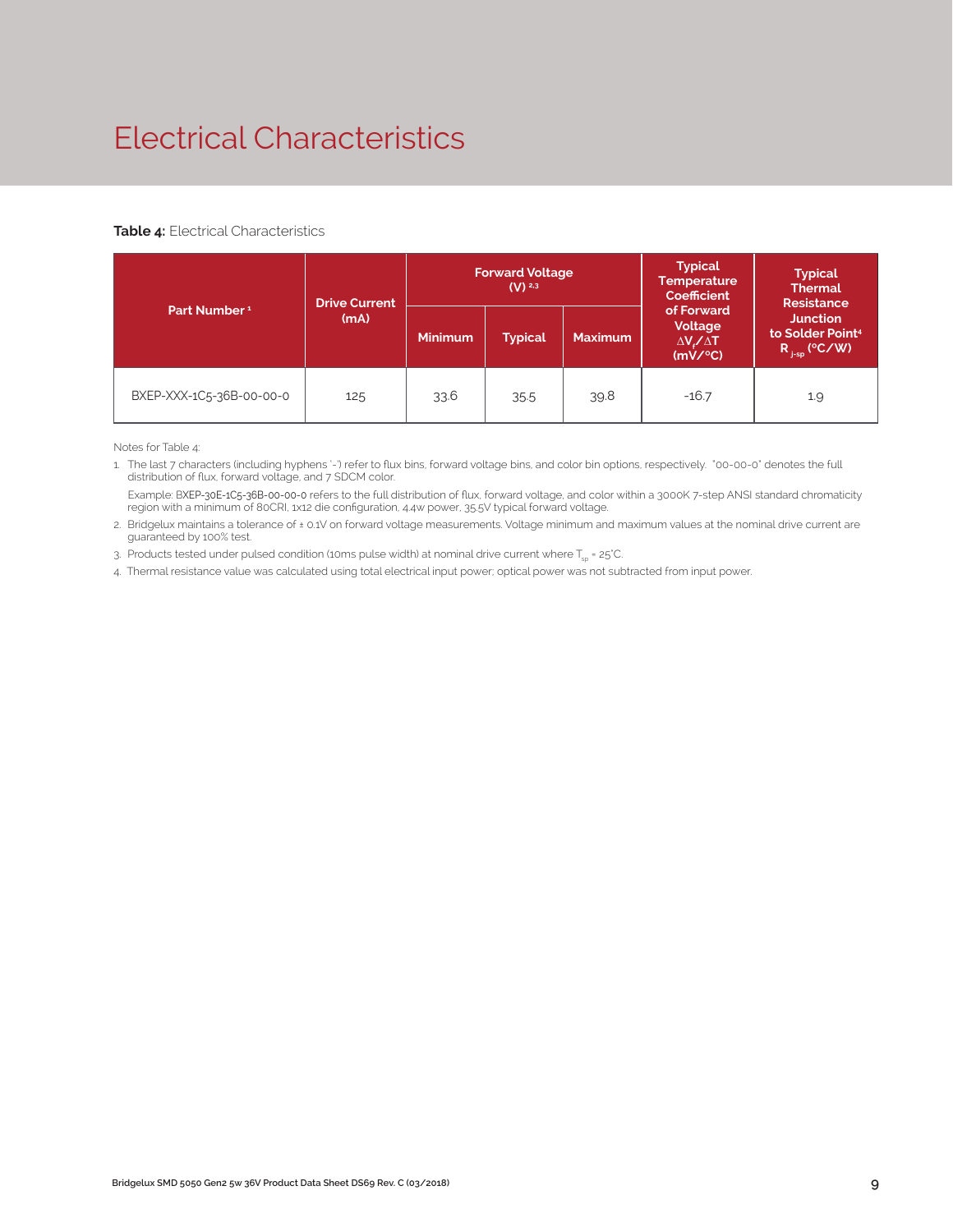# Absolute Maximum Ratings

#### **Table 5:** Maximum Ratings

| Parameter                                             | Maximum Rating                                               |
|-------------------------------------------------------|--------------------------------------------------------------|
| LED Junction Temperature $(T_i)$                      | $125^{\circ}$ C                                              |
| Storage Temperature                                   | $-40^{\circ}$ C to $+105^{\circ}$ C                          |
| Operating Solder Point Temperature (T <sub>Sp</sub> ) | $-40^{\circ}$ C to $+105^{\circ}$ C                          |
| <b>Soldering Temperature</b>                          | 260°C or lower for a maximum of 10 seconds                   |
| Maximum Drive Current <sup>1</sup>                    | 240 <sub>m</sub> A                                           |
| Maximum Peak Pulsed Forward Current <sup>2</sup>      | 300 <sub>m</sub> A                                           |
| Maximum Reverse Voltage                               | Bridgelux LEDs are not designed to be driven in reverse bias |
| Moisture Sensitivity Rating                           | MSL <sub>3</sub>                                             |
| Electrostatic Discharge                               | 2kV HBM. JEDEC-JS-001-HBM and JEDEC-JS-001-2012              |

Notes for Table 5:

1. The condition of the maximum drive current is limited, Figure 7 can be reference.

2. Bridgelux recommends a maximum duty cycle of 10% and pulse width of 10 ms when operating LED SMD at maximum peak pulsed current specified. Maximum peak pulsed current indicate values where LED SMD can be driven without catastrophic failures.

3. The maximum drive current for LM80 test result is based on 128% nominal drive current listed.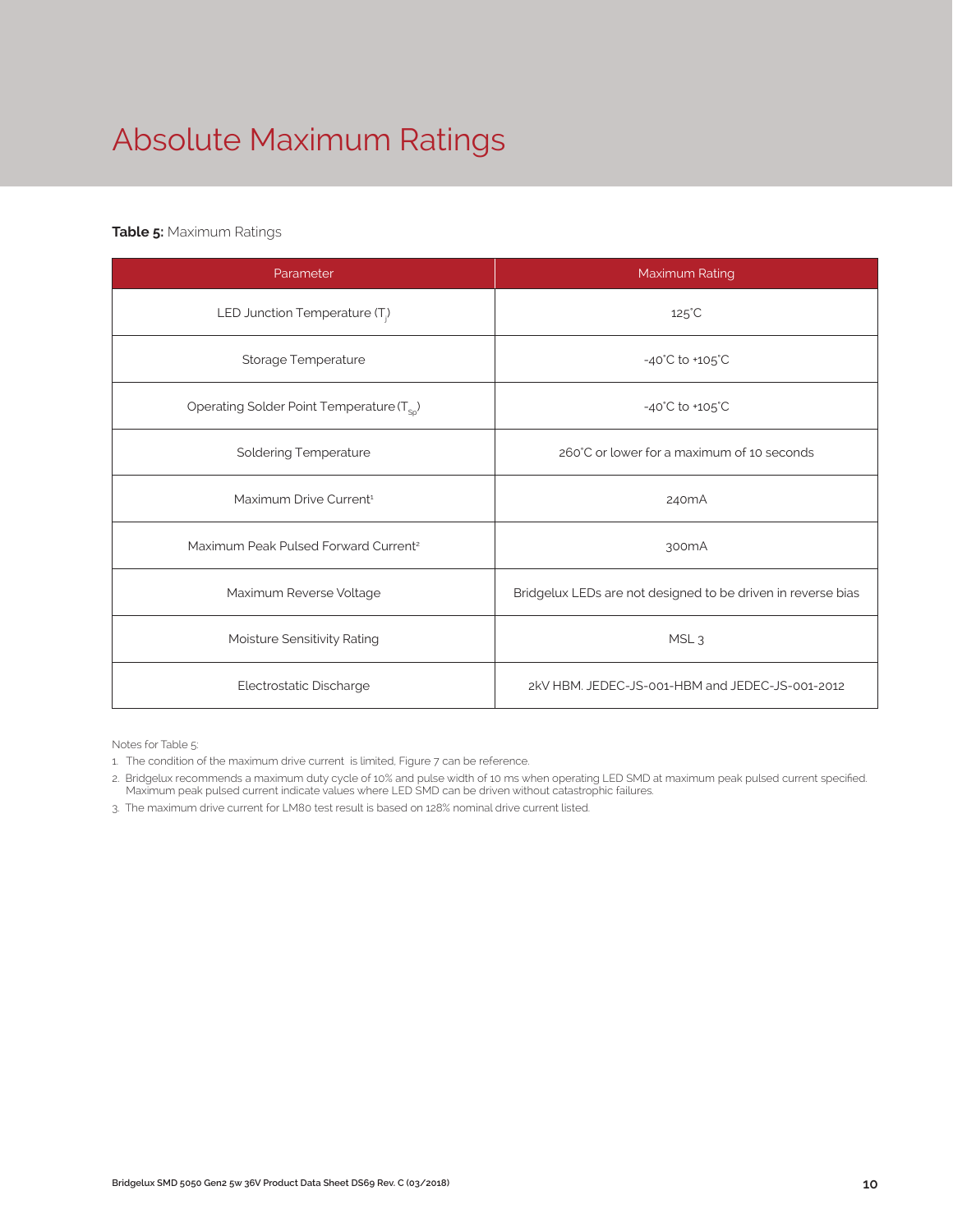## Product Bin Definitions

Table 6 lists the standard photometric luminous flux bins for Bridgelux SMD 5050 LEDs. Although several bins are listed, product availability in a particular bin varies by production run and by product performance. Not all bins are available in all CCTs.

| <b>Bin Code</b> | <b>Minimum</b> | <b>Maximum</b> | <b>Unit</b> | <b>Condition</b> |  |
|-----------------|----------------|----------------|-------------|------------------|--|
| A7              | 470            | 505            |             |                  |  |
| A <sub>8</sub>  | 505            | 545            |             |                  |  |
| A9              | 545            | 590            |             |                  |  |
| <b>B1</b>       | 590            | 635            | lm          |                  |  |
| B <sub>2</sub>  | 635            | 685            |             | $I_F = 125mA$    |  |
| B <sub>3</sub>  | 685            | 740            |             |                  |  |
| <b>B4</b>       | 740            | 800            |             |                  |  |
| <b>B5</b>       | 800            | 865            |             |                  |  |

#### **Table 6:** Luminous Flux Bin Definitions at 125mA, T<sub>sp</sub>=25°C

Note for Table 6:

1. Bridgelux maintains a tolerance of ± 7.5% on luminous flux measurements.

#### **Table 7:** Forward Voltage Bin Definition at 125mA, T<sub>sp</sub>=25°C

| <b>Bin Code</b> | <b>Minimum</b> | <b>Maximum</b> | <b>Unit</b> | <b>Condition</b> |
|-----------------|----------------|----------------|-------------|------------------|
| <b>MD</b>       | 33.5           | 35             |             |                  |
| <b>ME</b>       | 35             | 36.5           |             |                  |
| <b>MF</b>       | 36.5           | 38             |             | $I_{E}$ =125mA   |
| <b>MG</b>       | 38             | 39.5           |             |                  |
| MH              | 39.5           | 41             |             |                  |

Note for Table 7:

1. Bridgelux maintains a tolerance of ± 0.1V on forward voltage measurements.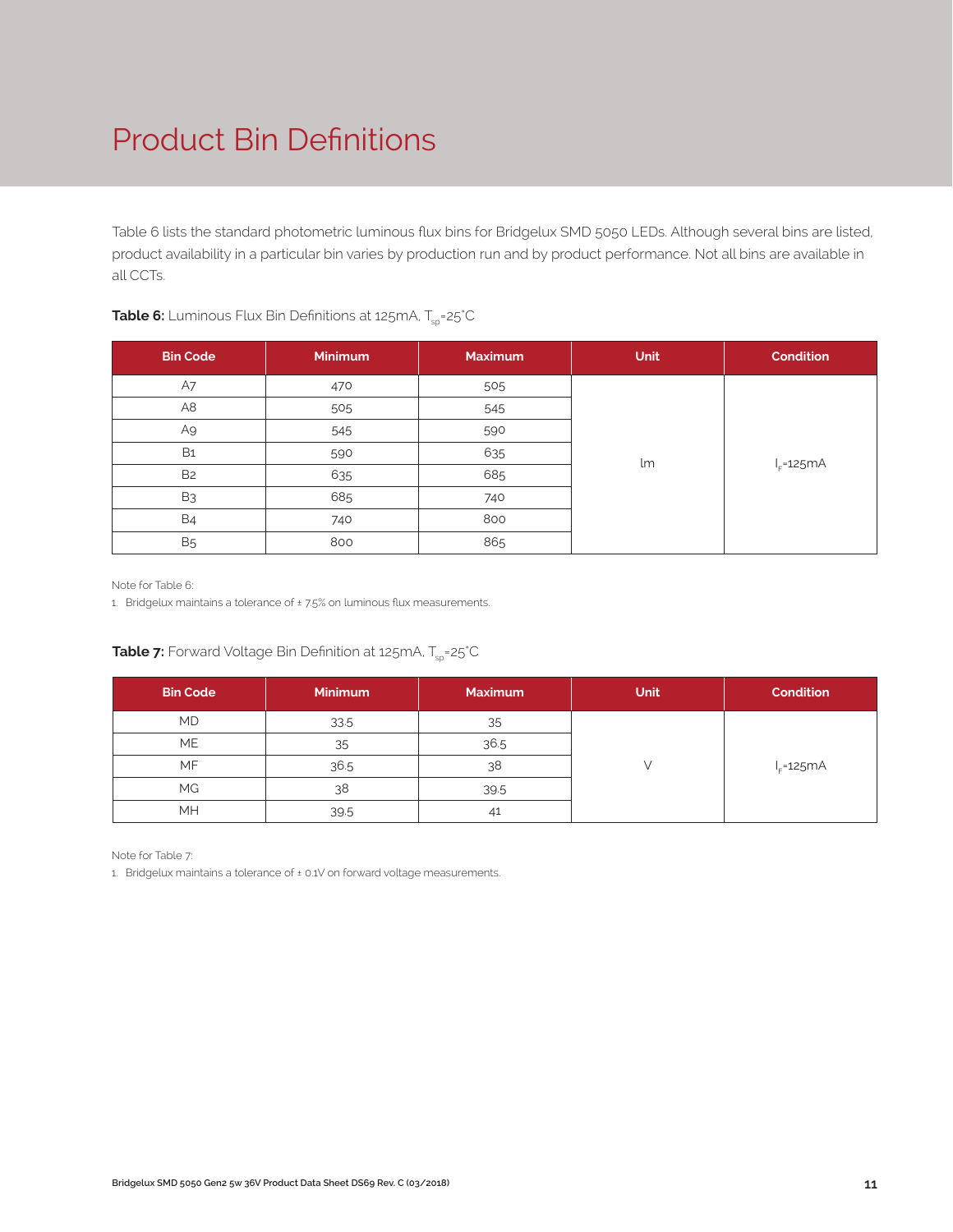### Product Bin Definitions

| <b>CCT</b> | <b>Color Space</b> | <b>Center Point</b> |        |                   |                   | <b>Ellipse</b>        |                  |
|------------|--------------------|---------------------|--------|-------------------|-------------------|-----------------------|------------------|
|            |                    | $\mathsf{x}$        | Y      | <b>Major Axis</b> | <b>Minor Axis</b> | <b>Rotation Angle</b> | <b>Color Bin</b> |
| 2700K      | 3 SDCM             | 0.4578              | 0.4101 | 0.00810           | 0.00420           | 53.70                 | 3                |
|            | 5 SDCM             | 0.4578              | 0.4101 | 0.01350           | 0.00700           | 53.70                 | 5                |
| 3000K      | 3 SDCM             | 0.4338              | 0.4030 | 0.00834           | 0.00408           | 53.22                 | 3                |
|            | 5 SDCM             | 0.4338              | 0.4030 | 0.01390           | 0.00680           | 53.22                 | 5                |
| 3500K      | 3 SDCM             | 0.4103              | 0.3961 | 0.00927           | 0.00414           | 54.00                 | 3                |
|            | 5 SDCM             | 0.4103              | 0.3961 | 0.01545           | 0.00690           | 54.00                 | 5                |
| 4000K      | 3 SDCM             | 0.3818              | 0.3797 | 0.00939           | 0.00402           | 53.72                 | 3                |
|            | 5 SDCM             | 0.3818              | 0.3797 | 0.01565           | 0.00670           | 53.72                 | 5                |
| 4500K      | 3 SDCM             | 0.3611              | 0.3658 | 0.00756           | 0.00338           | 57.58                 | 3                |
|            | 5 SDCM             | 0.3611              | 0.3658 | 0.01260           | 0.00563           | 57.58                 | 5                |
| 5000K      | 3 SDCM             | 0.3447              | 0.3553 | 0.00822           | 0.00354           | 59.62                 | 3                |
|            | 5 SDCM             | 0.3447              | 0.3553 | 0.01370           | 0.00590           | 59.62                 | 5                |
| 5700K      | 3 SDCM             | 0.3287              | 0.3417 | 0.00746           | 0.00320           | 59.09                 | 3                |
|            | 5 SDCM             | 0.3287              | 0.3417 | 0.01243           | 0.00533           | 59.09                 | 5                |
| 6500K      | 3 SDCM             | 0.3123              | 0.3282 | 0.00669           | 0.00285           | 58.57                 | 3                |
|            | 5 SDCM             | 0.3123              | 0.3282 | 0.01115           | 0.00475           | 58.57                 | 5                |

**Table 8:** 3- and 5-step MacAdam Ellipse Color Bin Definitions

Notes for Table 8:

1. Color binning at  $T_{\rm so}$ =85°C

2. Bridgelux maintains a tolerance of ± 0.007 on x and y color coordinates in the CIE 1931 color space.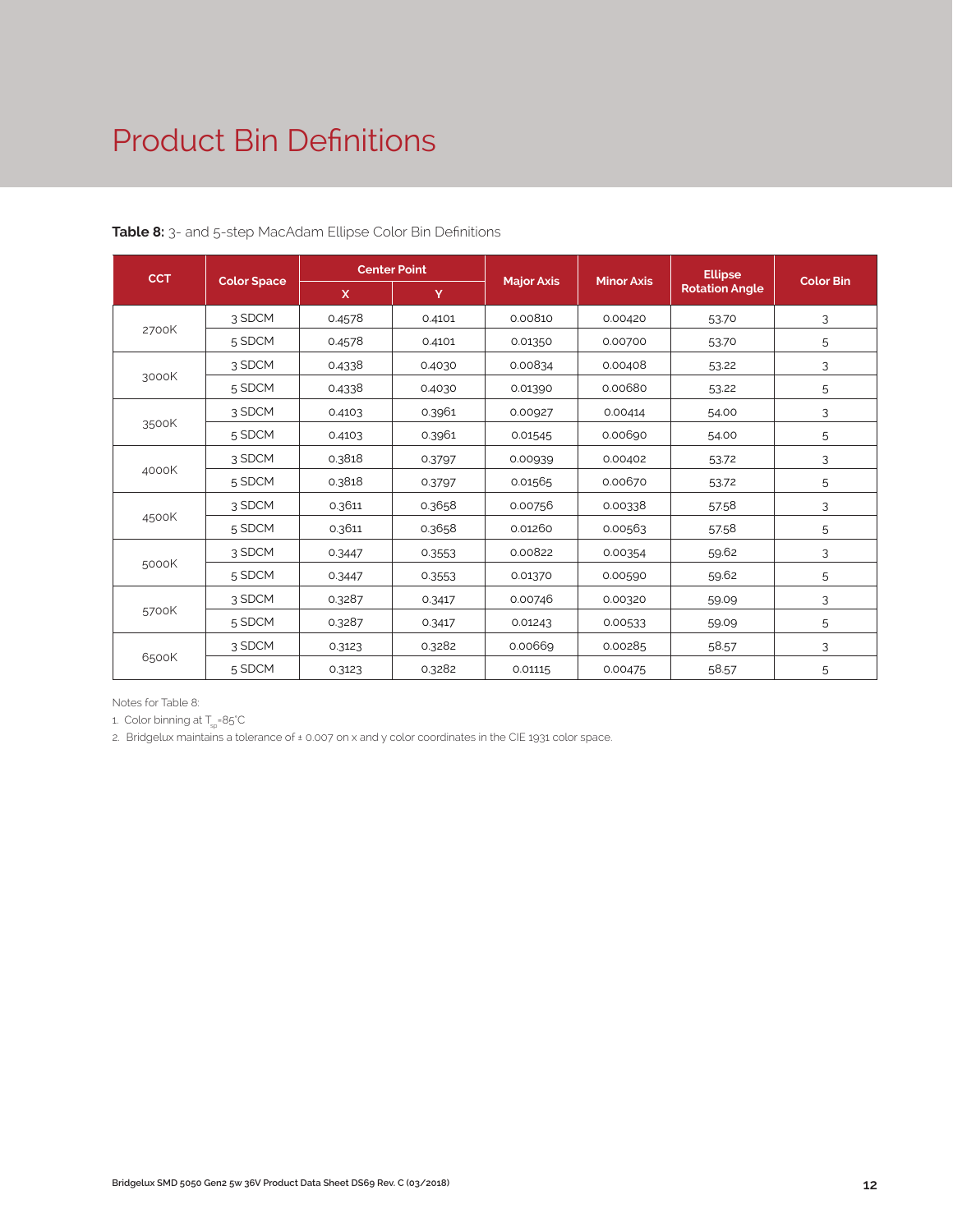### Product Bin Definitions



Figure 1: C.I.E. 1931 Chromaticity Diagram (3 Color Bin Structure, hot-color targeted at T<sub>sp</sub>=85°C)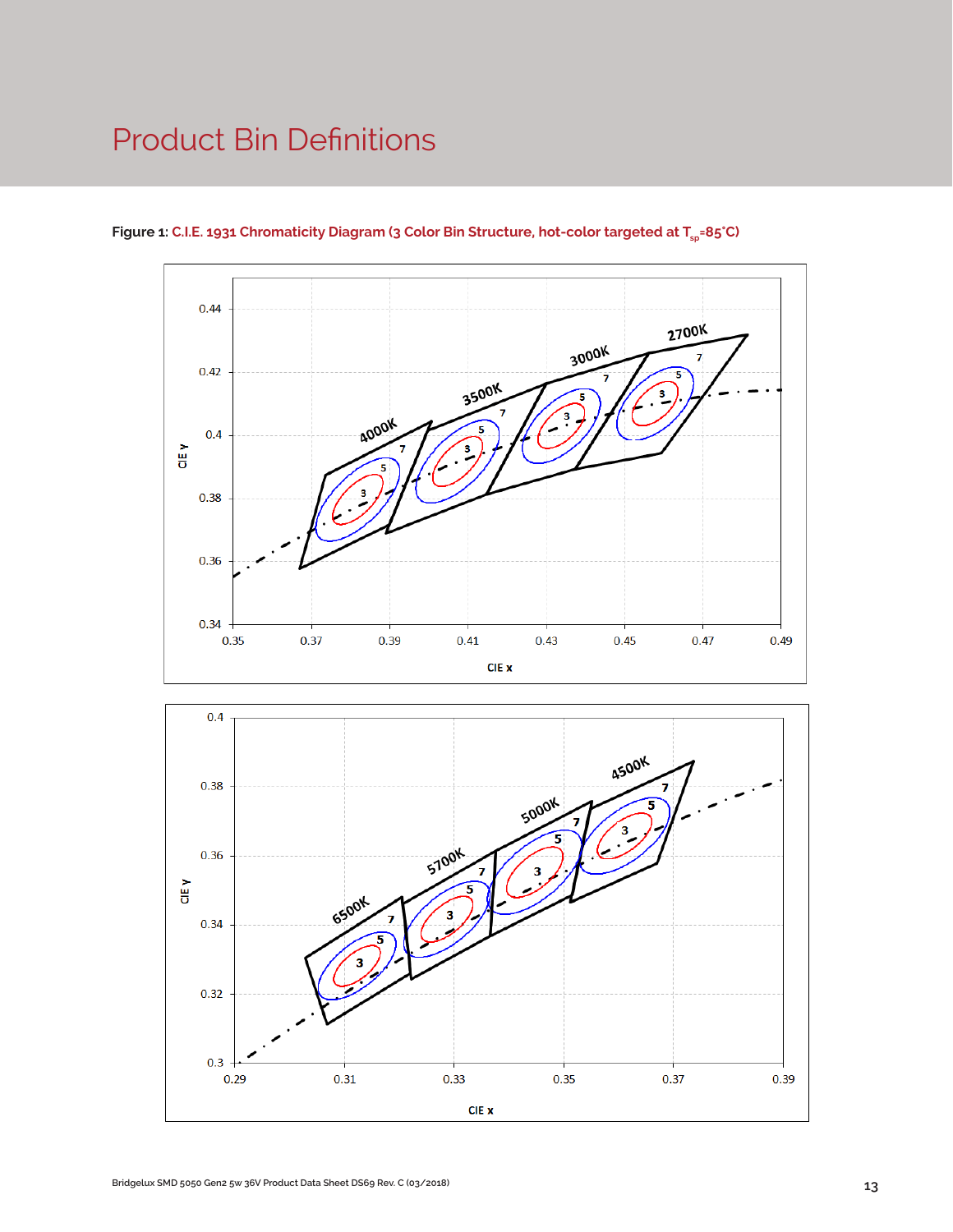### Performance Curves



#### Figure 2: Drive Current vs. Voltage (T<sub>SD</sub>=25°C)





Note for Figure 3:

1. Bridgelux does not recommend driving high power LEDs at low currents. Doing so may produce unpredictable results. Pulse width modulation (PWM) is recommended for dimming effects.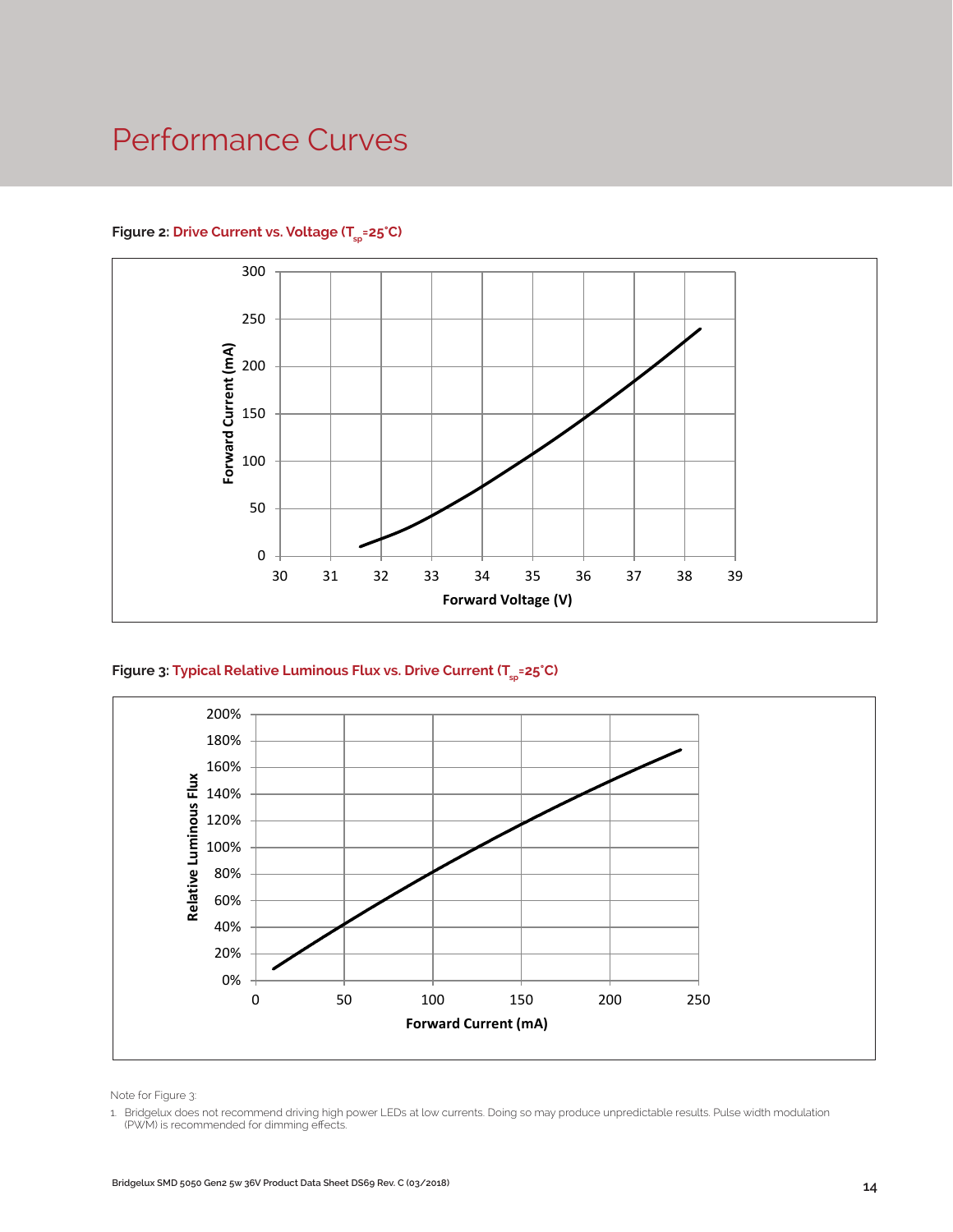### Performance Curves



#### **Figure 4: Typical Relative DC Flux vs. Solder Point Temperature**





Notes for Figures 4 & 5:

- 1. Characteristics shown for warm white based on 2700K and 80 CRI.
- 2. Characteristics shown for neutral white based on 4000K and 80 CRI.
- 3. Characteristics shown for cool white based on 5700K and 80 CRI.
- 4. For other color SKUs, the shift in color will vary. Please contact your Bridgelux Sales Representative for more information.

Bridgelux SMD 5050 Gen2 5w 36V Product Data Sheet DS69 Rev. C (03/2018) **15**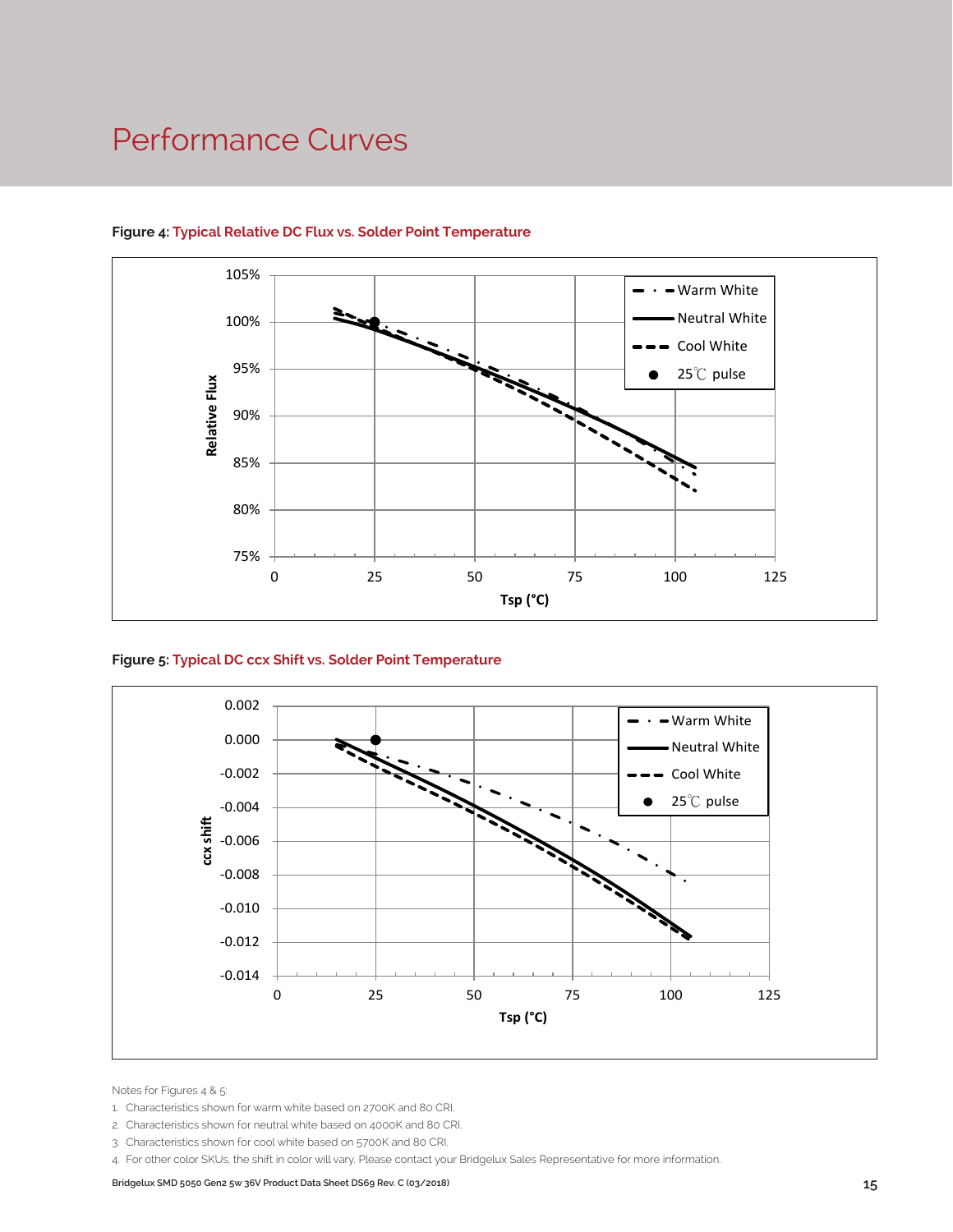### Performance Curves



#### **Figure 6: Typical DC ccy Shift vs. Solder Point Temperature**

Notes for Figure 6:

1. Characteristics shown for warm white based on 2700K and 80 CRI.

2. Characteristics shown for neutral white based on 4000K and 80 CRI.

3. Characteristics shown for cool white based on 5700K and 80 CRI.

4. For other color SKUs, the shift in color will vary. Please contact your Bridgelux Sales Representative for more information.

#### **Figure 7: Drive Current Derating Curve**

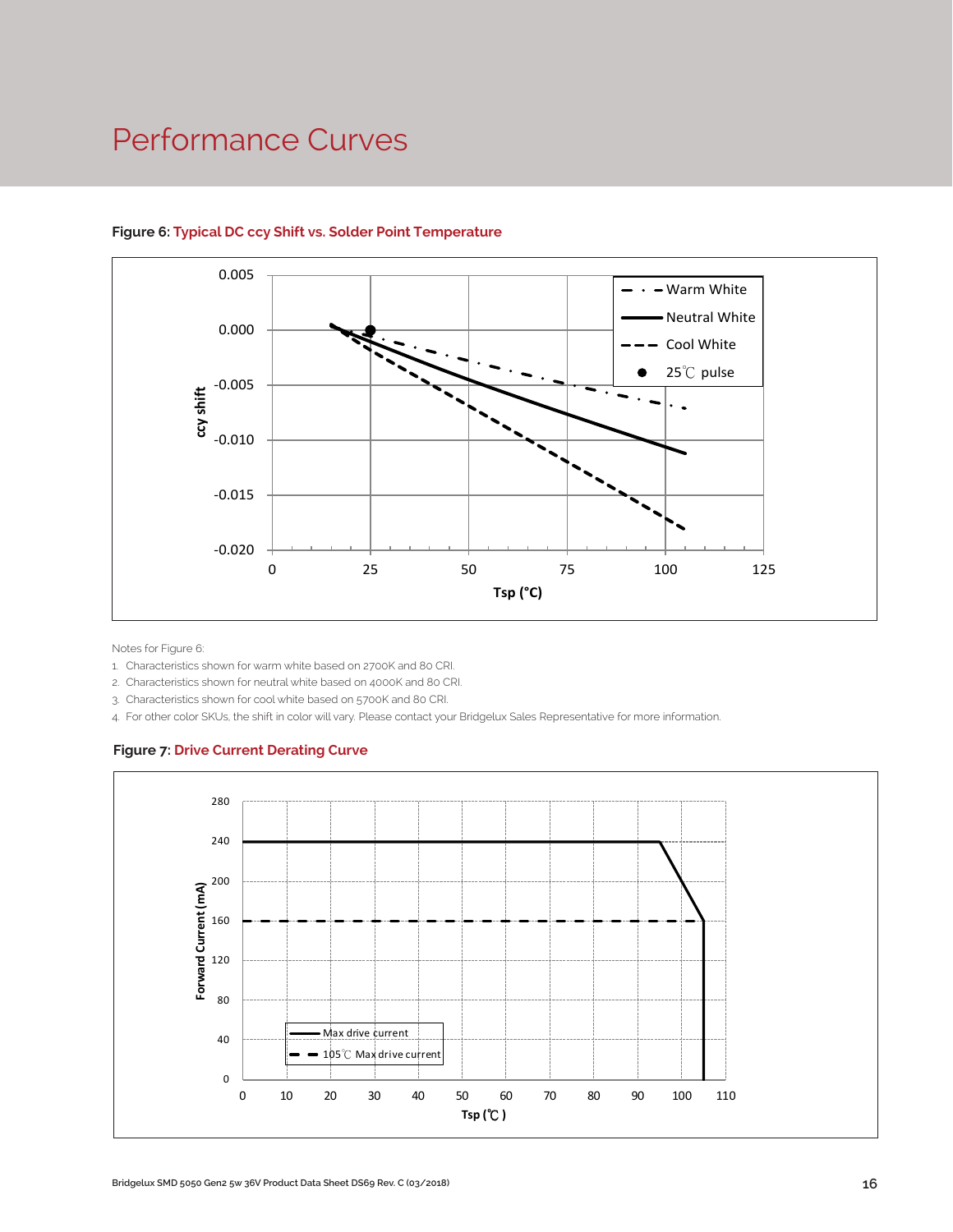### Typical Radiation Pattern



#### Figure 8: Typical Spatial Radiation Pattern at 125mA, T<sub>en</sub>=25°C

Notes for Figure 8:

1. Typical viewing angle is 116°.

2. The viewing angle is defined as the off axis angle from the centerline where luminous intensity (Iv) is ½ of the peak value.

#### Figure 9: Typical Polar Radiation Pattern at 125mA, T<sub>en</sub>=25°C

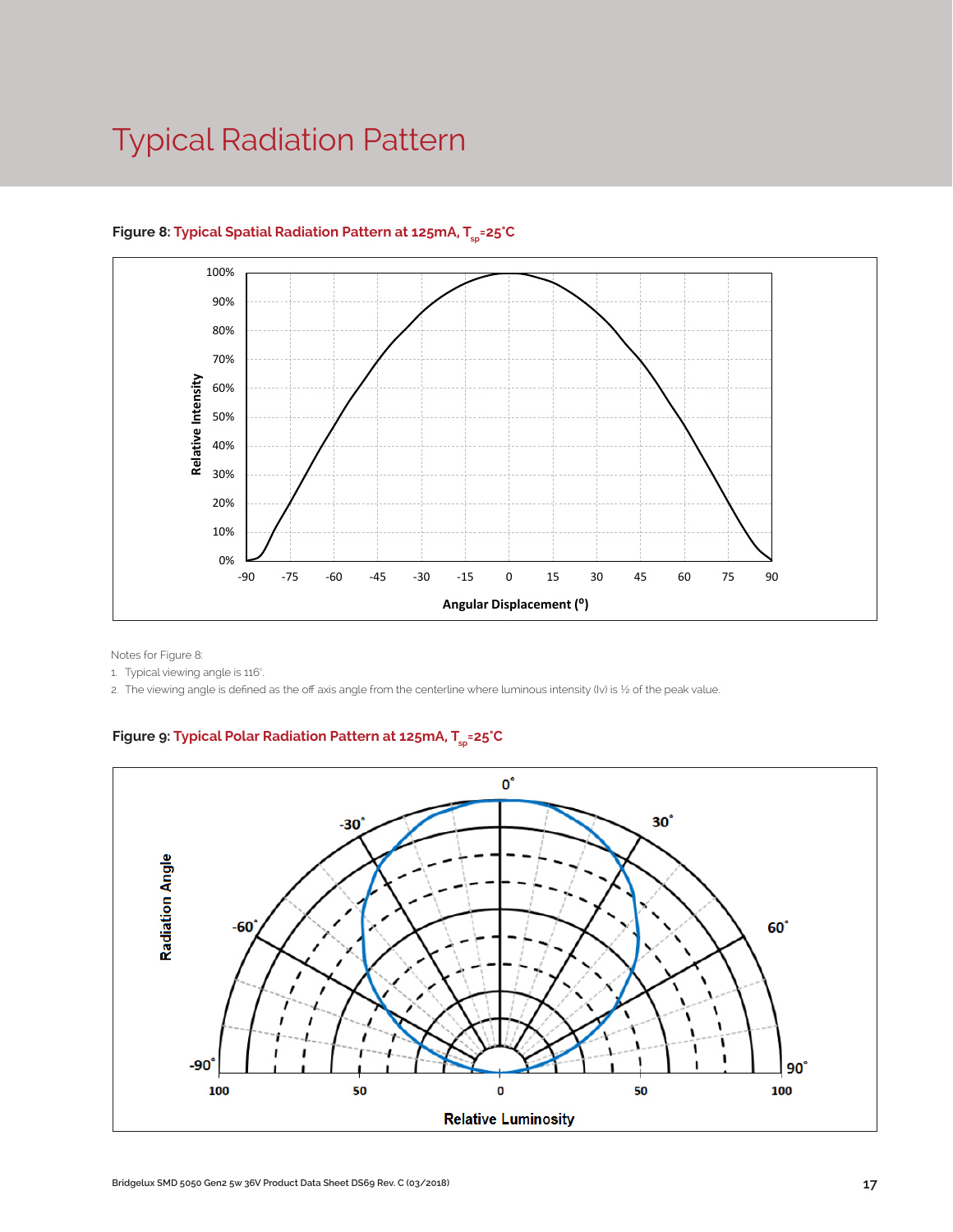# Typical Color Spectrum

#### **Figure 10: Typical Color Spectrum**



Notes for Figure 10:

- 1. Color spectra measured at nominal current for  $T_{\rm so}$  = 25°C
- 2. Color spectra shown for warm white is 2700K and 80 CRI.
- 3. Color spectra shown for neutral white is 4000K and 80 CRI.
- 4. Color spectra shown for cool white is 5700K and 80 CRI.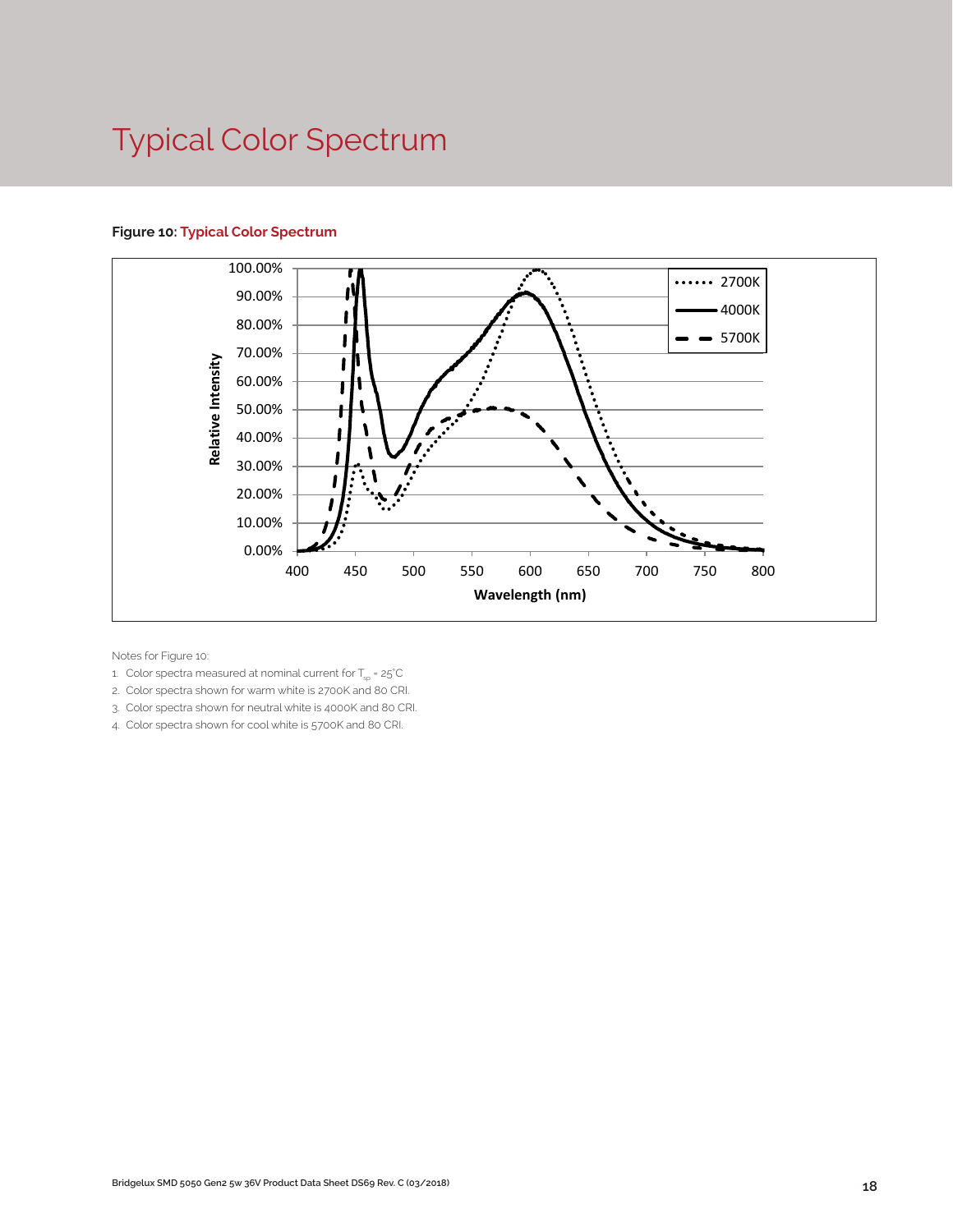### Mechanical Dimensions

#### **Figure 11: Drawing for SMD 5050**





Notes for Figure 11:

- 1. Drawings are not to scale.
- 2. Drawing dimensions are in millimeters.
- 3. Unless otherwise specified, tolerances are ± 0.10mm.



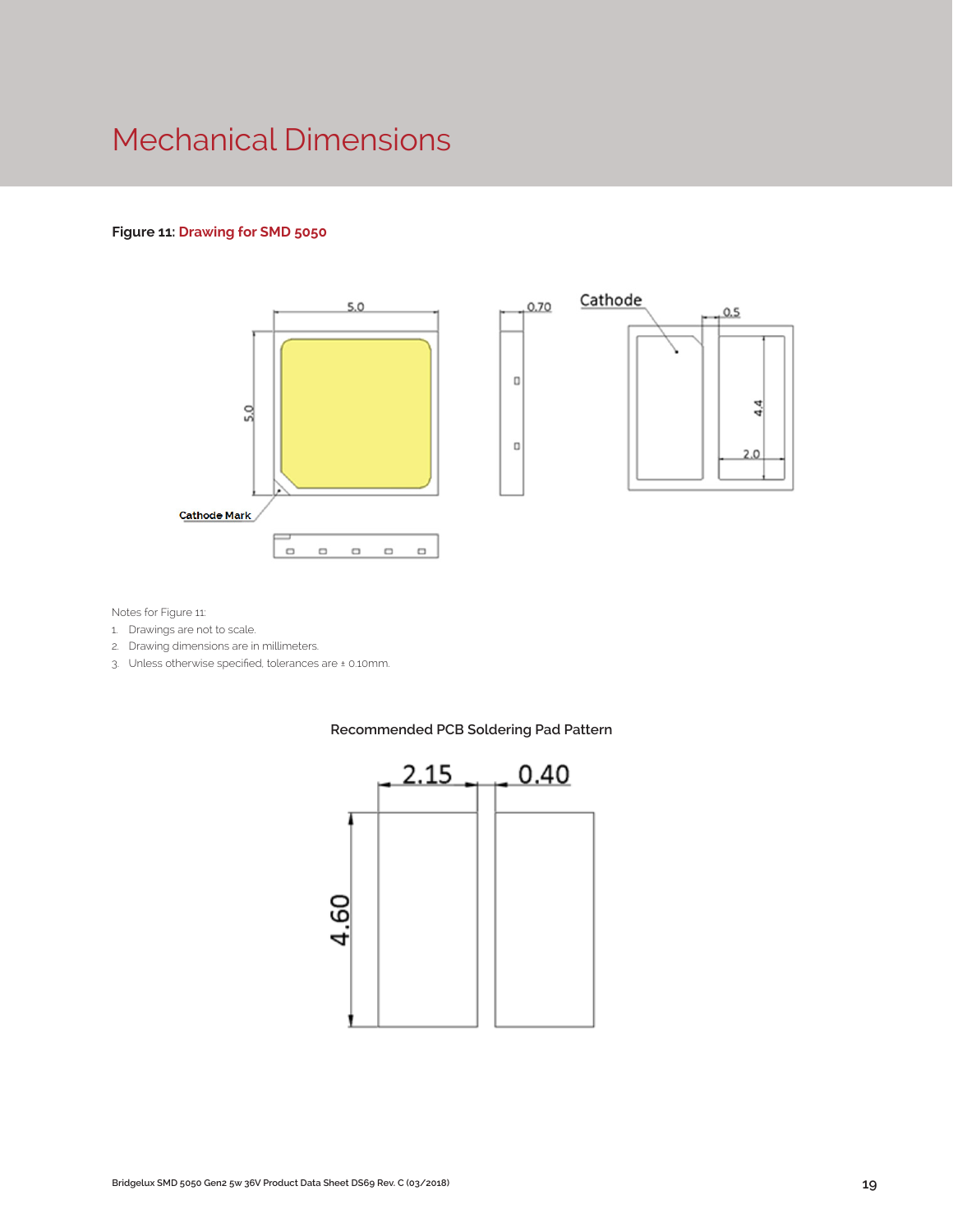# Reliability

| No.            | <b>Items</b>                        | Reference<br><b>Standard</b> | <b>Test Conditions</b>                                                                                    | <b>Drive</b><br><b>Current</b> | <b>Test Duration</b> | <b>Units</b><br><b>Failed/Tested</b> |
|----------------|-------------------------------------|------------------------------|-----------------------------------------------------------------------------------------------------------|--------------------------------|----------------------|--------------------------------------|
| $\mathbf{1}$   | Moisture/Reflow Sensitivity         | J-STD-020E                   | $T_{\text{std}}$ = 260°C, 10sec,<br>Precondition: 60°C, 60%RH, 168hr                                      |                                | 3 reflows            | 0/22                                 |
| $\overline{c}$ | Low Temperature Storage             | JESD22-A119                  | $T_a = -40^{\circ}C$                                                                                      |                                | 1000 hours           | 0/22                                 |
| 3              | High Temperature Storage            | JESD22-A103D                 | $T_a = 105^{\circ}C$                                                                                      | $\sim$                         | 1000 hours           | 0/22                                 |
| $\overline{4}$ | Low Temperature Operating Life      | JESD22-A108D                 | $T_a = -40^{\circ}C$                                                                                      | 125mA                          | 1000 hours           | 0/22                                 |
| 5              | Temperature Humidity Operating Life | JESD22-A101C                 | $T_{\rm SD} = 85^{\circ}$ C, RH=85%                                                                       | 125mA                          | 1000 hours           | 0/22                                 |
| 6              | High Temperature Operating Life     | JESD22-A108D                 | $T_{\rm SD}$ =105 $\rm ^{\circ}C$                                                                         | 160 <sub>m</sub> A             | 1000 hours           | 0/22                                 |
| 7              | Power switching                     | IEC62717:2014                | $T_{\rm SD}$ = 105 $\degree$ C<br>30 sec on, 30 sec off                                                   | 160 <sub>m</sub> A             | 30000 cycles         | 0/22                                 |
| 8              | <b>Thermal Shock</b>                | JESD22-A106B                 | $T_a = -40^{\circ}C - 100^{\circ}C$ ;<br>Dwell: 15min; Transfer: 10sec                                    |                                | 200 cycles           | 0/22                                 |
| 9              | Temperature Cycle                   | JESD22-A104E                 | $T_a = -40^{\circ}C \sim 100^{\circ}C$ ;<br>Dwell at extreme temperature: 15min;<br>Ramp rate < 105°C/min |                                | 200 cycles           | 0/22                                 |
| 10             | Electrostatic Discharge             | JS-001-2012                  | HBM, $2KV$ , $1.5k\Omega$ , $100pF$ ,<br>Alternately positive or negative                                 | $\overline{\phantom{a}}$       |                      | 0/22                                 |

#### **Table 9: Reliability Test Items and Conditions**

#### **Passing Criteria**

| <b>Item</b>                     | <b>Symbol</b> | <b>Test Condition</b> | <b>Passing Criteria</b> |
|---------------------------------|---------------|-----------------------|-------------------------|
| Forward Voltage                 |               | 125mA                 | ΔVf<10%                 |
| Luminous Flux                   | ŀ٧            | 125mA                 | ΔFν<30%                 |
| <b>Chromaticity Coordinates</b> | (x, y)        | 125mA                 | Δu'v'<0.007             |

Notes for Table 9:

1. Measurements are performed after allowing the LEDs to return to room temperature

2.  $\mathsf{T}_{\mathsf{std}}$  : reflow soldering temperature;  $\mathsf{T}_{\mathsf{a}}$  : ambient temperature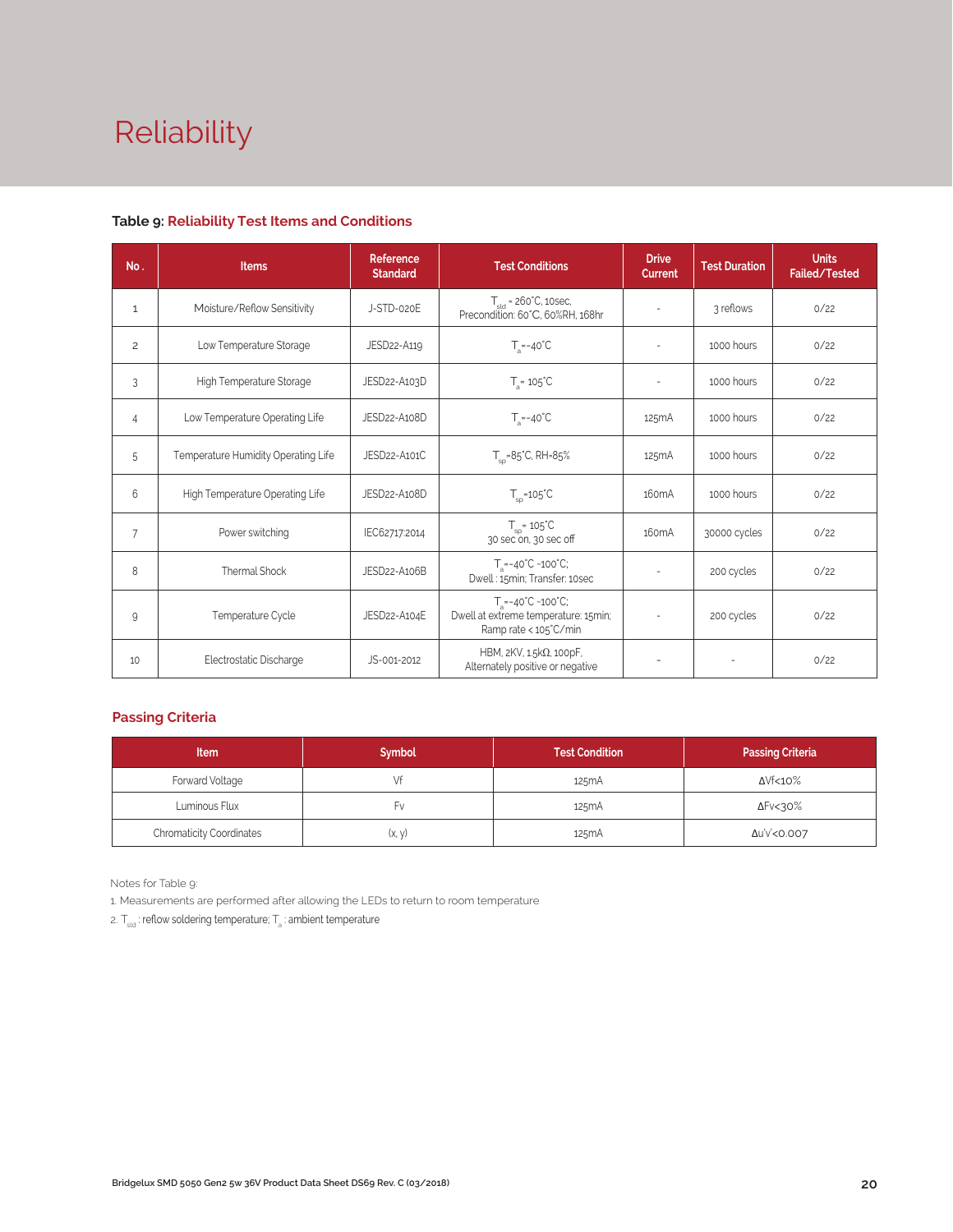# Reflowing Characteristics

#### **Figure 12 : Reflow Profile**



| <b>Profile Feature</b>     | <b>Lead Free Assembly</b>     |
|----------------------------|-------------------------------|
| Preheat: Temperature Range | $180^{\circ}C - 200^{\circ}C$ |
| Preheat: Time (Maximum)    | 120 seconds                   |
| Peak Temperature           | $260^{\circ}$ C               |
| Soldering Time (Maximum)   | 10 seconds                    |
| Allowable Reflow Cycles    | $\overline{c}$                |

#### **Figure 13 : Pick and Place**



Note for Figure 13:

1. When using a pick and place machine, choose a nozzle that has a larger diameter than the LED's emitting surface. Using a Pick-and-Place nozzle with a smaller diameter than the size of the LEDs emitting surface will cause damage and may also cause the LED to not illuminate.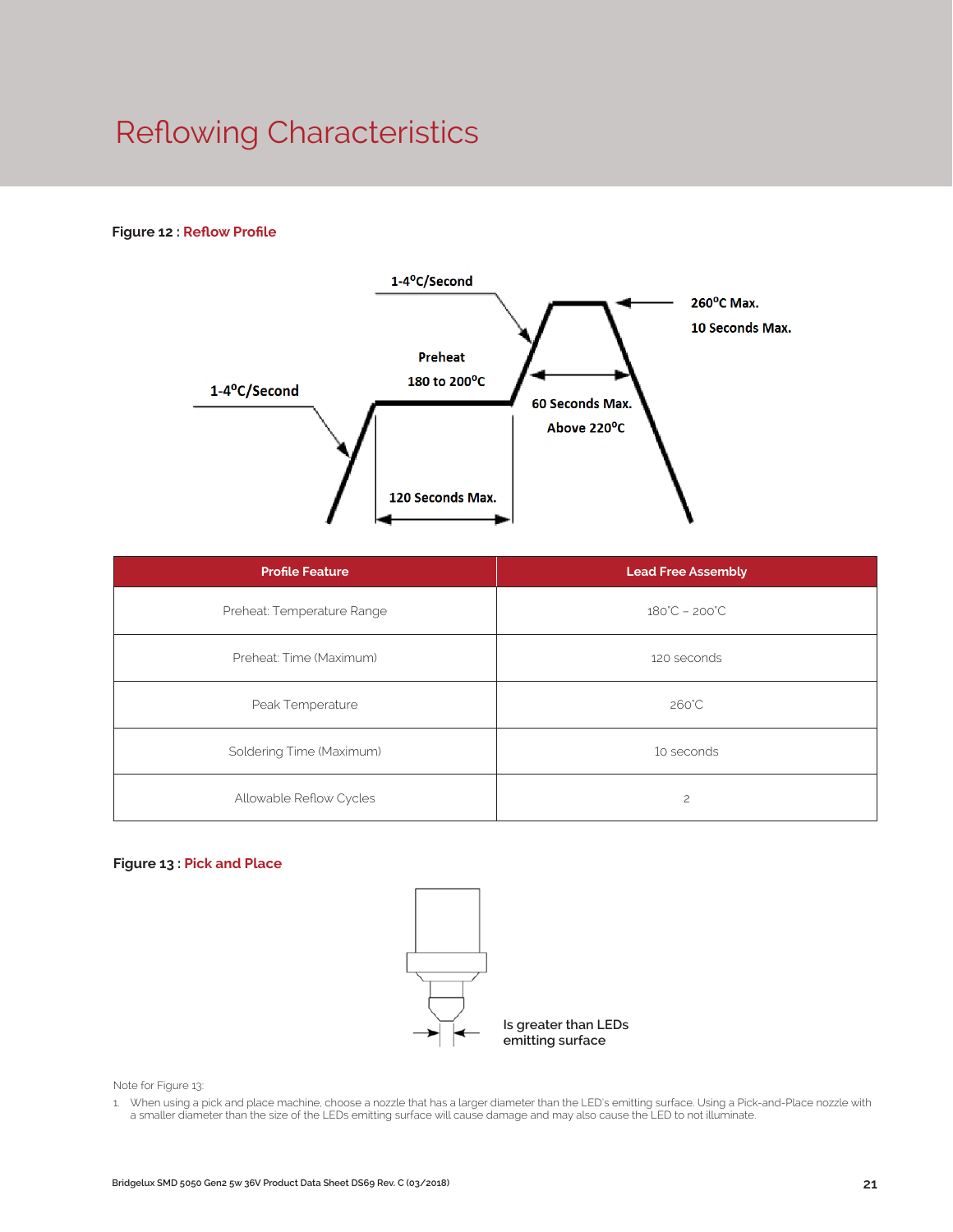### Packaging

#### **Figure 14: Emitter Reel Drawings**



Note for Figure 14:

1. Drawings are not to scale. Drawing dimensions are in millimeters.

#### **Figure 15: Emitter Tape Drawings**



160mm minumun of empty carrier 1500 pcs LED max. 400mm minumun of empty carrier tape sealed with cover tape tape sealed with cover tape - Componets - Trailer Leader .

Note for Figure 15:

1. Drawings are not to scale. Drawing dimensions are in millimeters.

 $\bullet$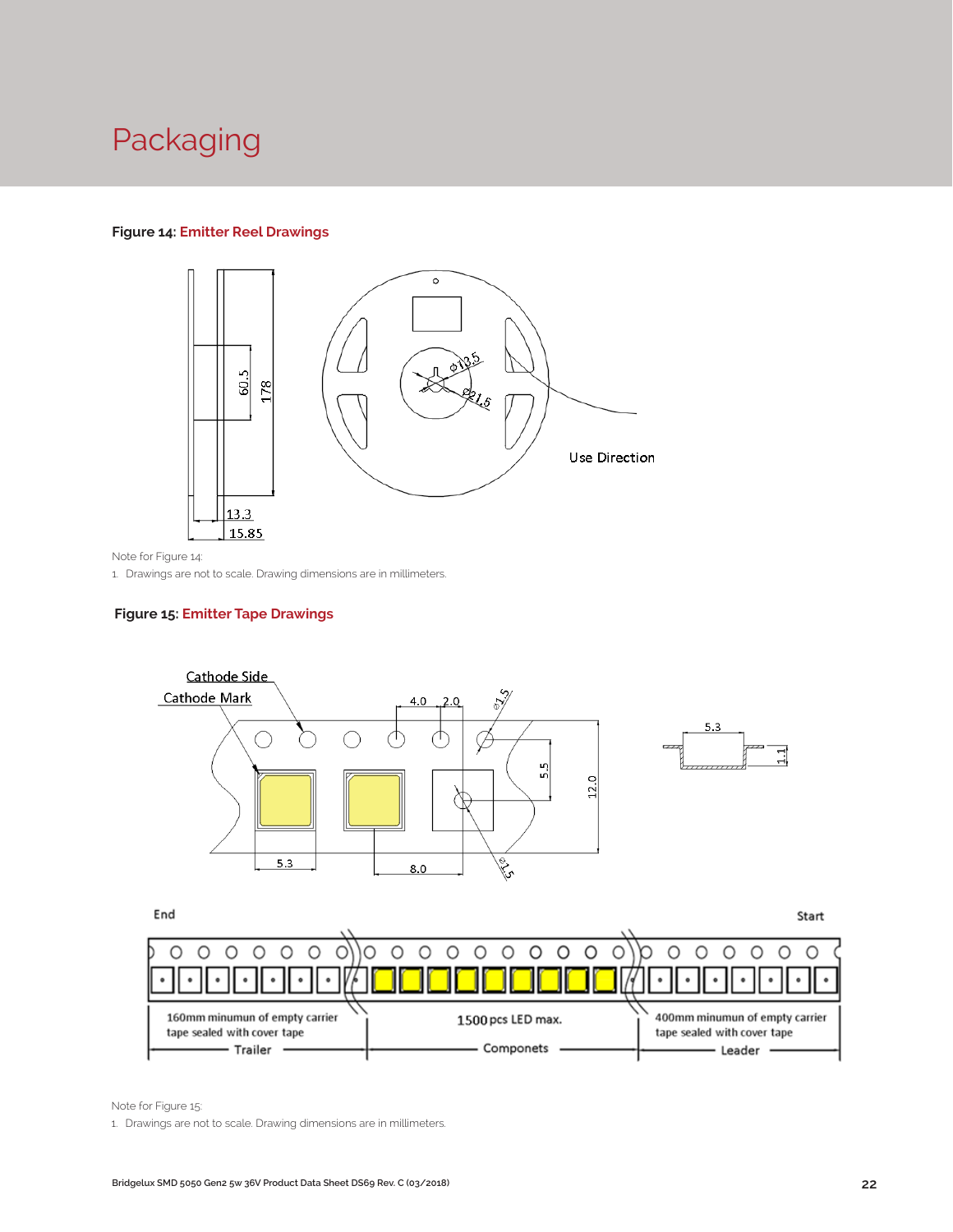

#### **Figure 16: Emitter Reel Packaging Drawings**



Note for Figure 16: 1. Drawings are not to scale.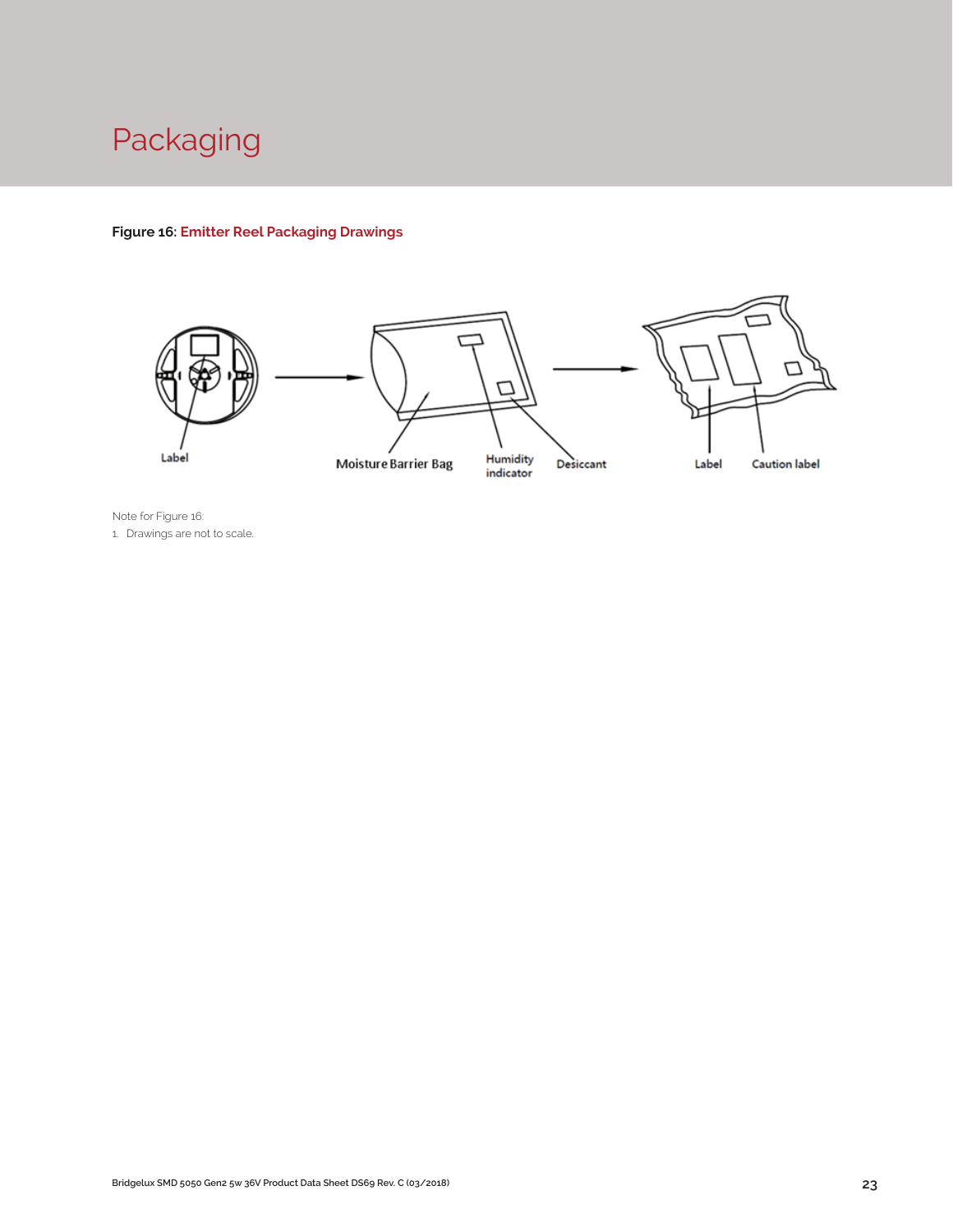# Design Resources

Please contact your Bridgelux sales representative for assistance.

### **Precautions**

#### **CAUTION: CHEMICAL EXPOSURE HAZARD**

Exposure to some chemicals commonly used in luminaire manufacturing and assembly can cause damage to the LED emitter. Please consult Bridgelux Application Note AN51 for additional information.

#### **CAUTION: EYE SAFETY**

This SMD package emits visible light, that, under certain circumstances, could be harmful to the eye. Proper safeguards must be used.

#### **CAUTION: RISK OF BURN**

Do not touch the SMD LED emitter during operation. Allow the emitter to cool for a sufficient period of time before handling. The SMD LED emitter may reach elevated temperatures such that could burn skin when touched.

### **CAUTION**

#### **CONTACT WITH LIGHT EMITTING SURFACE (LES)**

Avoid any contact with the LES. Do not touch the LES of the emitter or apply stress to the LES (yellow phosphor resin area). Contact may cause damage to the emitter

Optics and reflectors must not be mounted in contact with the LES (yellow phosphor resin area).

### Disclaimers

#### **MINOR PRODUCT CHANGE POLICY**

The rigorous qualification testing on products offered by Bridgelux provides performance assurance. Slight cosmetic changes that do not affect form, fit, or function may occur as Bridgelux continues product optimization.

#### **STANDARD TEST CONDITIONS**

Unless otherwise stated, LED emitter testing is performed at the nominal drive current.